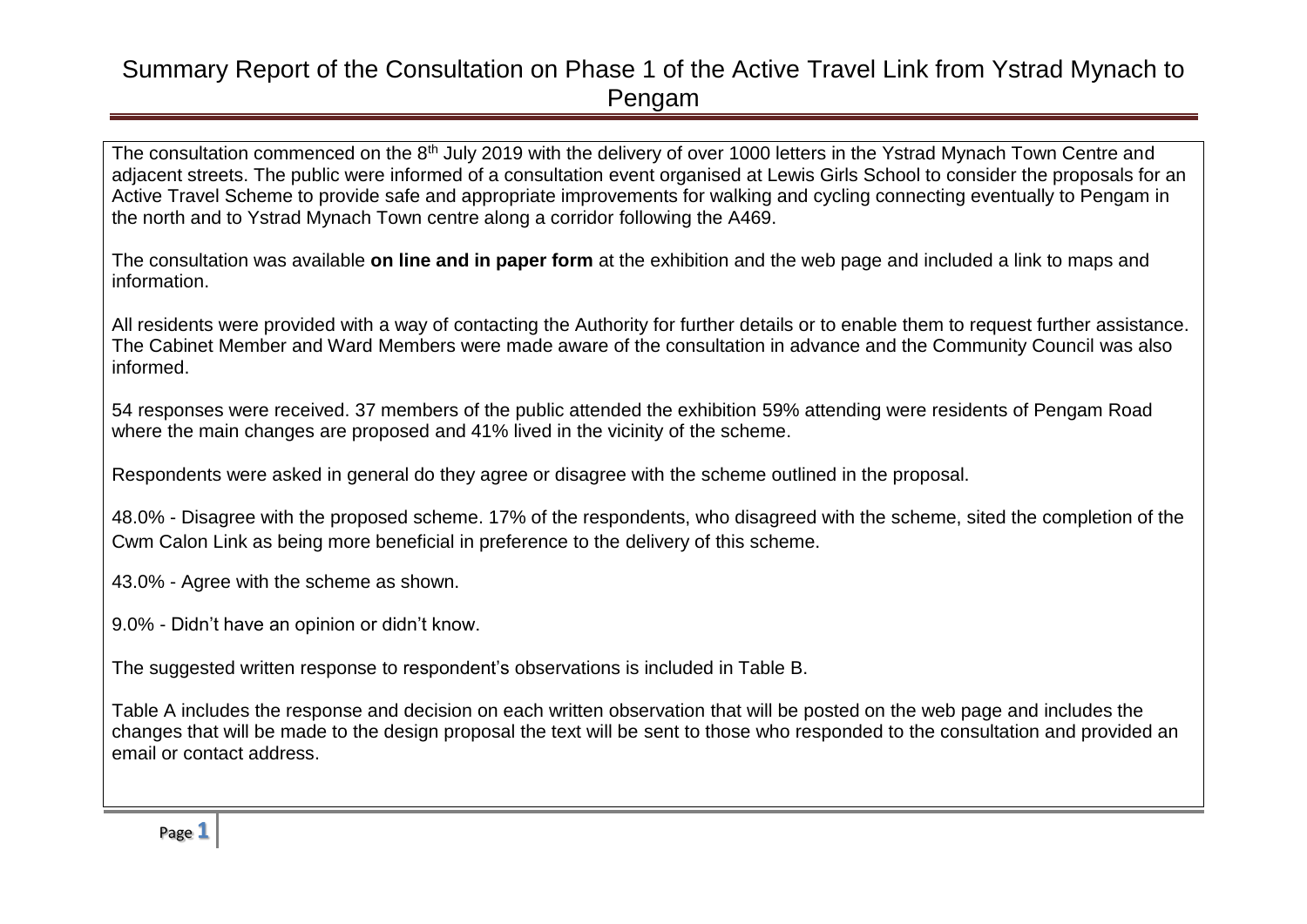#### **Table A**

The consultation commenced on the 8<sup>th</sup> July 2019 with the delivery of over 1000 letters in the Ystrad Mynach Town Centre and adjacent streets.

Members of the public were informed of a consultation event organised at Lewis Girls School where the proposals for an Active Travel Scheme to provide safe and appropriate improvements for walking and cycling connecting eventually to Pengam in the north and to Ystrad Mynach Town centre along a corridor following the A469 could be viewed. The proposal and information was made available on the web site and residents could make their observations by completing an on-line questionnaire.

The comments received included observations about the delivery of the scheme in preference to the proposed walking and cycling improvements for Ystrad Mynach stating that the Cwm Calon Cycle Link should be prioritised and delivered.

I confirm that the Cwm Calon scheme still being progressed and survey work and outline design has been produced. The scheme will continue to be developed and progressed to enable funding to be sort. The two schemes are not in competition but are at different stages due to unresolved land matters. Officers are attempting to accelerate this process but are reliant on external organisations for land matters to be resolved.

#### **Response to those providing a contact address**:-

Dear Sir/Madam,

Thank you for participating in the consultation regarding Phase 1 of the Active Travel Ystrad Mynach to Pengam walking and cycling proposals.

All suggestions for changes to the scheme have been given consideration. This response, the final design drawings and additional information will be made available on the Active Travel web page at [www.caerphilly.gov.uk/Active-travel/PengamtoYstradMynach](http://www.caerphilly.gov.uk/Active-travel/PengamtoYstradMynach).

Matters outside the scope of the scheme relating to wider Traffic Management issues, such as the suggested one way system and additional parking requests, will be given consideration as part of a review of all transport related proposals included in the Ystrad Mynach Master Plan consultation. A review of parking regulations across the borough will also be considered and prioritised now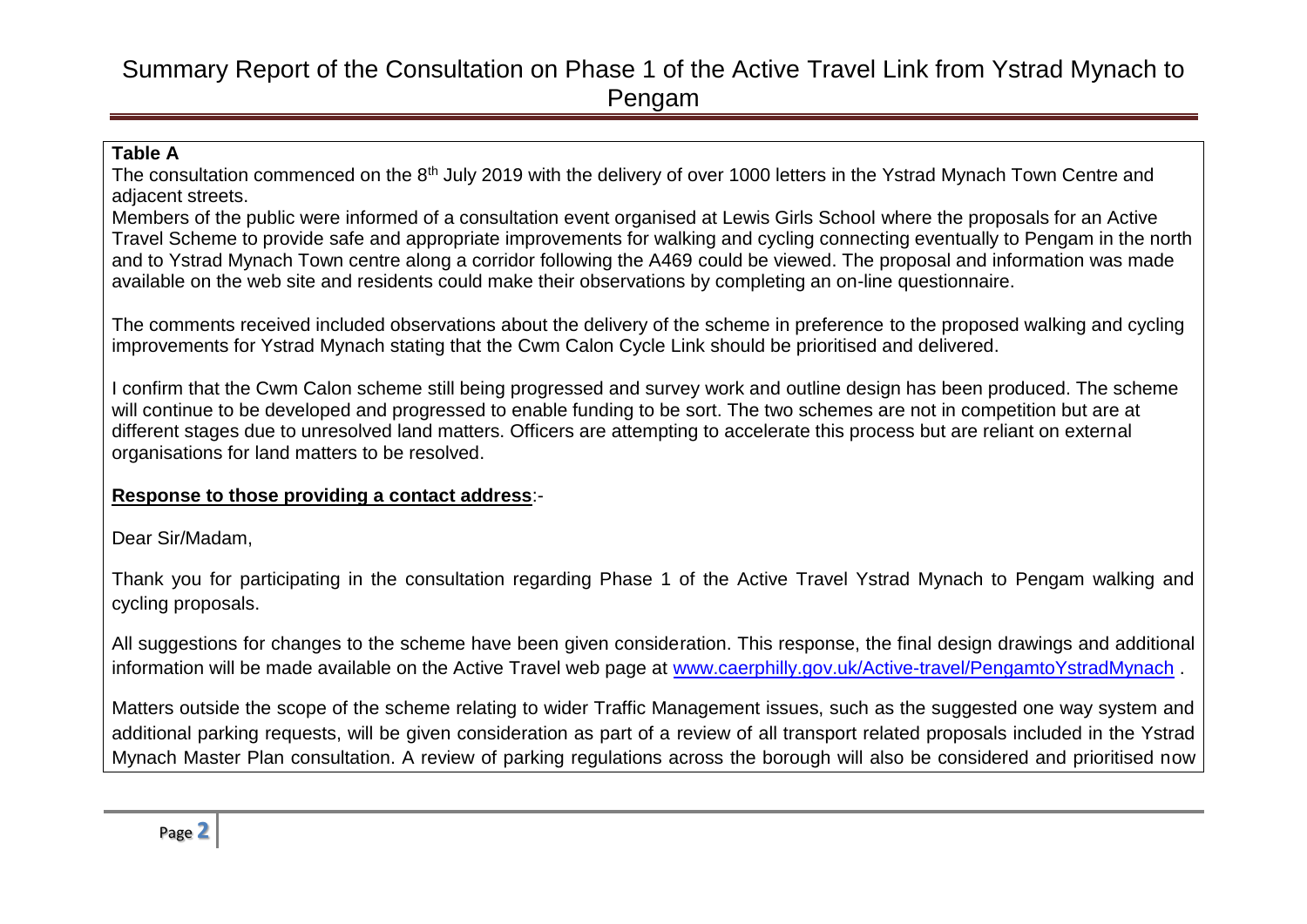that Civil Parking Enforcement has been introduced.

The scheme proposal will be revised in the following way and the scheme will then be programmed for delivery. :-

- The new bus stop boarder (build-out) will reduce in size and the pedestrian part of the island will be removed to reduce the impact on the availability of parking spaces.
- The suggested extension of the 20mph speed limit will be further considered as part of the public consultation for the next phase of the proposed walking and cycling improvements between Ystrad Mynach and Pengam.
- The gateway and associated signage on the eastern entry to the 20mph speed limit from the direction of Tesco Roundabout will be slightly revised to permit direct access to a property.
- The design of the cycle lanes will be reconsidered and if the available space permits the cycle lanes will increase in size (width). The advisory cycle lanes are only included as part of the design of the scheme on the eastern extent of Pengam Road (near Tesco's Roundabout).
- The proposed new parking bay markings indicating on-street parking near to the Town Centre west of the new 20mph gateway entry point along Pengam Road will not be implemented and the existing on-street parking will therefore be unaffected.
- Opportunities to provide secure bicycle parking within the Town Centre will be explored.
- The suggested modifications to the junction of Pengam Road and Davies Street that improve turning manoeuvres in the junction will be implemented providing the changes are feasible.

I trust that this information is of use.

Yours faithfully For and on behalf of

the Head of Infrastructure

#### **How we will use your information**

We will use the data you have provided in our analysis and to inform our policy/scheme development and where appropriate to inform our decisions and changes. Your comments will not automatically receive individual replies but will be taken into account when reviewing and evaluating the support for the policy/scheme. We will inform those who have participated/responded of the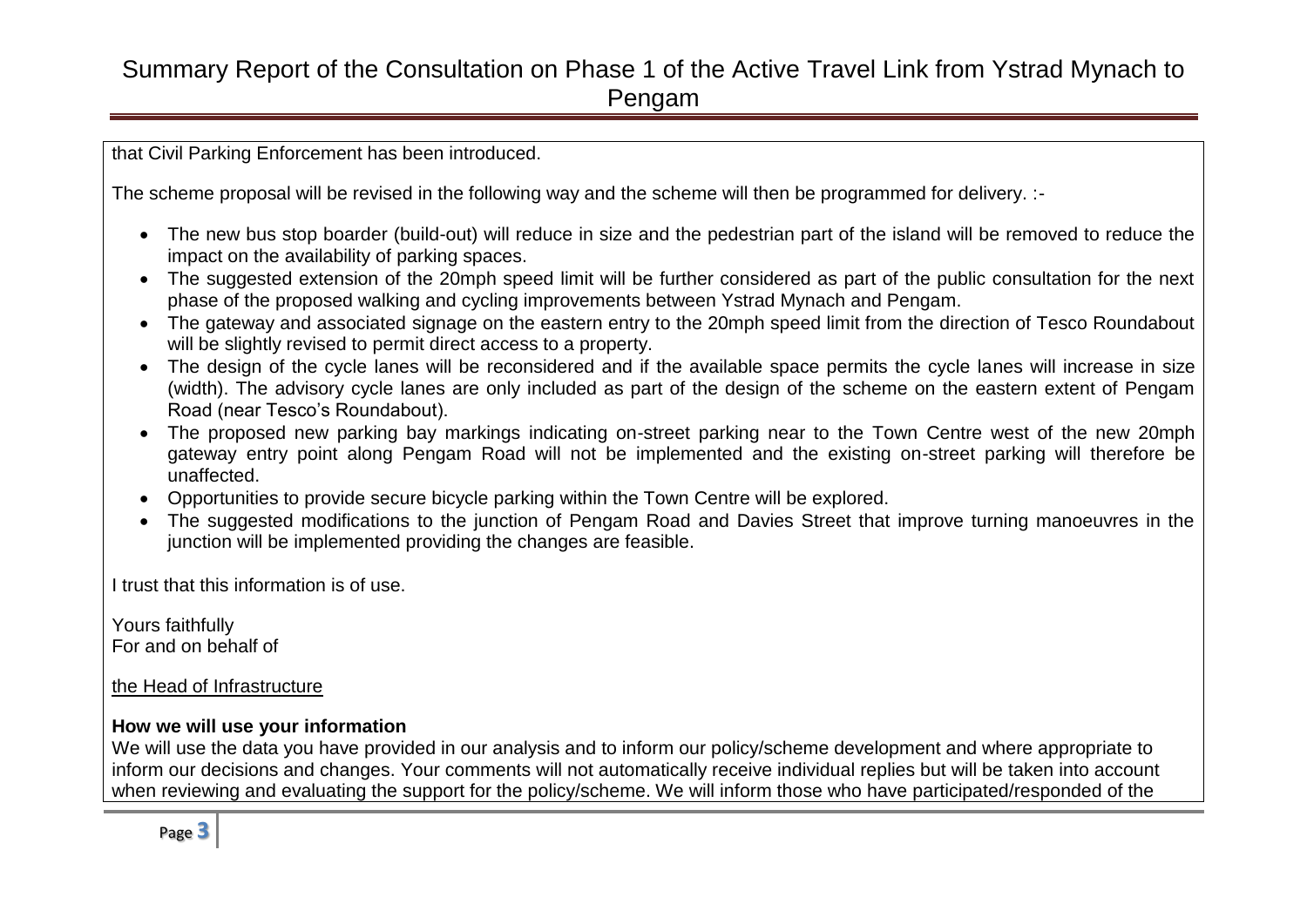outcome of our consultation if a contact address has been supplied by the respondent.

You have a number of rights in relation to the information including the right of access to information we hold about you and the right of complaint if you are unhappy with the way your information is being processed. For further information on how we process your information and your rights please click the following link:

<https://www.caerphilly.gov.uk/CaerphillyDocs/FOI/PrivacyNotices/Project-Development-Consultation.aspx>

| <b>Table B</b>                                                                                                                                                                                                                                                                                                                                                                                                                                                                                                                                           |                                                                                                                                                                                                                                                                                                                                                                                                                                                                                                                                                                                     |
|----------------------------------------------------------------------------------------------------------------------------------------------------------------------------------------------------------------------------------------------------------------------------------------------------------------------------------------------------------------------------------------------------------------------------------------------------------------------------------------------------------------------------------------------------------|-------------------------------------------------------------------------------------------------------------------------------------------------------------------------------------------------------------------------------------------------------------------------------------------------------------------------------------------------------------------------------------------------------------------------------------------------------------------------------------------------------------------------------------------------------------------------------------|
| Comments, suggestions raised at the consultation:-                                                                                                                                                                                                                                                                                                                                                                                                                                                                                                       | <b>Response to observations/comments:</b>                                                                                                                                                                                                                                                                                                                                                                                                                                                                                                                                           |
| The 6 proposed actions relate, in the most part, to reducing the<br>speed and flow of traffic rather than the provisions of a<br>segregated cycle/walking mobility scooter pathways. Even the<br>proposal of road markings and signage of advisory cycle lanes<br>will have little impact.<br>The fact that they are advisory indicates that cyclists do not<br>have to use them and experience says they won't. This action<br>does not encourage walking – which is also the case with the<br>remaining 5 points.                                      | Cyclist's use of the cycle lanes at the eastern<br>$\bullet$<br>extent of Pengam Road will be monitored and if<br>beneficial the cycle lanes in the development of the<br>next phase of the scheme can be made mandatory.<br>The inclusion of a pedestrian crossing facility will<br>enable pedestrians to have better opportunities to<br>safely cross the road.                                                                                                                                                                                                                   |
| I believe you need to expand the 20mph zone to include the<br>area contained within the A472, A469 and the railway line,<br>Ystrad Mynach to Bargoed, up to the Tesco roundabout and<br>including The Avenue. This will prevent motorists using<br>Bedwlwyn Street/Davies Street as rat runs to avoid traffic jams.<br>I believe you should also make Lewis Street/High<br>Street/Pengam Road a one way route to further reduce traffic<br>flow and pollution through the centre of Ystrad Mynach. This<br>would also allow you to create a cycle route. | The use of 20 mph Speed Limits in urban areas is<br>$\bullet$<br>generally supported.<br>The 20mph limit covers the area you have<br>suggested and it is planned that the gateways are<br>refreshed as part of this proposed scheme.<br>The suggestion of a one way system is noted. The<br>introduction of a one way system requires careful<br>consideration and a study to evaluate the impact on<br>the highway network. The recent consultation on<br>the Ystrad Mynach Master Plan received a number<br>of similar Traffic Management suggestions that will<br>be considered. |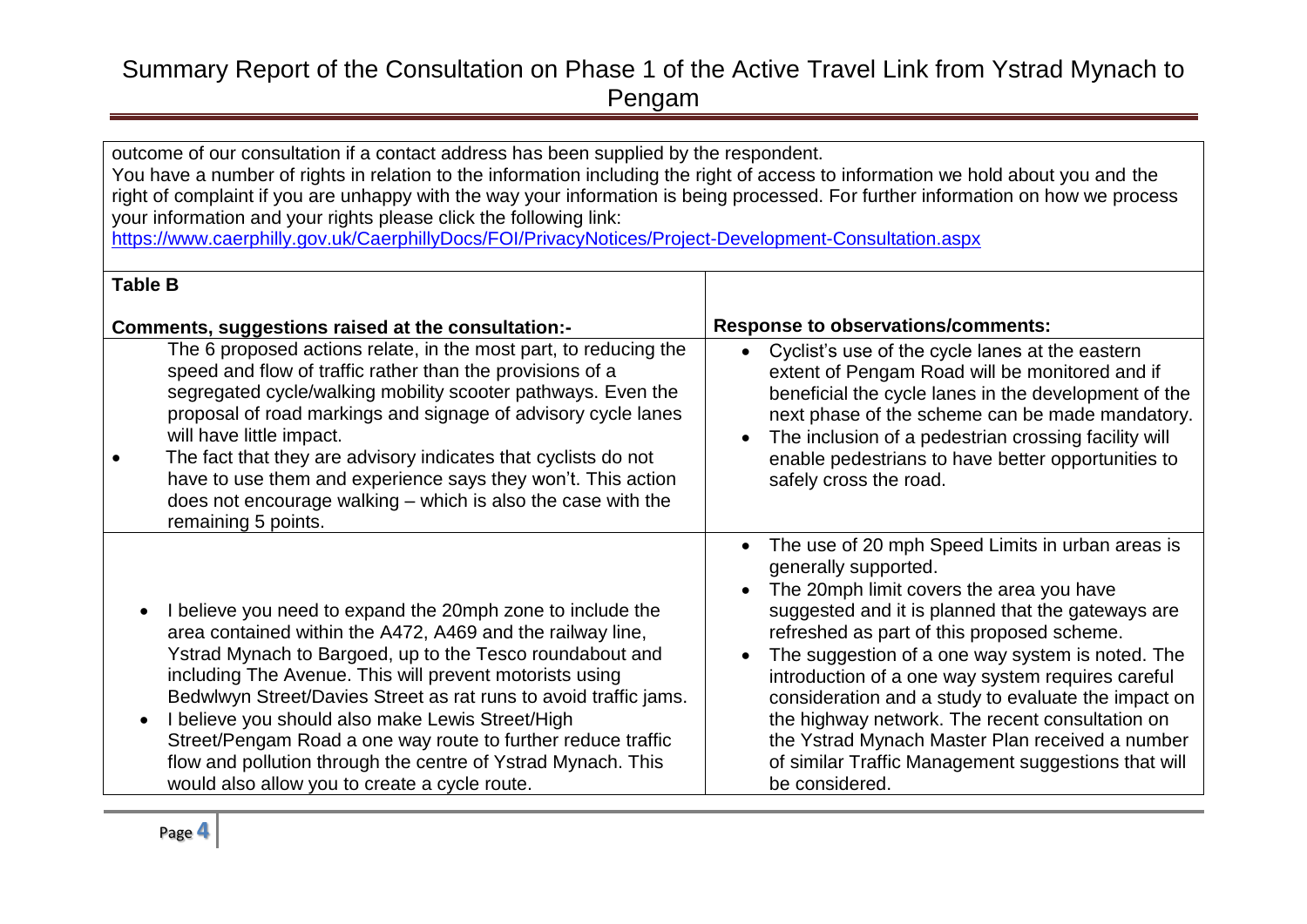| I do agree on the traffic calming measures but as a resident of<br>Pengam Road I can see that the flat hump is directly outside my<br>property and I am concerned that it will affect my ability to park<br>my car outside of my own property, whereas if the hump was<br>further down the road, the bungalows do not have front access<br>so it would not affect the residents living further down the road.<br>I don't feel that single properties should be singled out and<br>there should be some parking left outside all homes                | Traffic calming features are spaced at regular<br>intervals to slow the traffic speeds and removing<br>the feature to the suggested location would not be<br>an option.<br>The planned removal of the traffic island will assist<br>in providing additional road space for parked cars.<br>The presence of a flat top hump outside a property<br>does not prohibit parking.                                                                                                                                                                                                                                                                  |
|------------------------------------------------------------------------------------------------------------------------------------------------------------------------------------------------------------------------------------------------------------------------------------------------------------------------------------------------------------------------------------------------------------------------------------------------------------------------------------------------------------------------------------------------------|----------------------------------------------------------------------------------------------------------------------------------------------------------------------------------------------------------------------------------------------------------------------------------------------------------------------------------------------------------------------------------------------------------------------------------------------------------------------------------------------------------------------------------------------------------------------------------------------------------------------------------------------|
| Road humps are said to overall have disadvantages. They 1.<br>Increase pollution from brake wear and increased use of road<br>fuel.2. Cause disruption to nearby residents arising from<br>additional noise.3. Damage road surface by the impact of<br>vehicles after passing the humps. Recent reviews of these<br>humps have shown them to be worse than useless.<br>The need for a zebra crossing seems doubtful. I frequently walk<br>this stretch of road. I am not conscious of any difficulty myself or<br>to others in crossing.             | Although some traffic management measures can<br>result in increased emissions per vehicle, they also<br>generally result in a reduction in the volume of<br>traffic. Thus, even though emissions per vehicle<br>may increase, this can be offset by the reduction in<br>traffic. The amount of traffic in residential areas is<br>relatively small, and traffic diverted to other roads is<br>unlikely to have a significant effect on emissions.<br>There is support in the community for the crossing<br>facility which indicates there is a need and also an<br>opportunity to encourage greater walking and<br>cycling (Active Travel). |
| Alongside the scheme you should consider traffic calming along<br>Davies Street or restricting traffic flow especially as a zebra<br>crossing is to be built at lower end. There is increased traffic up<br>and down the route due to closure of the cross valley route at<br>the bottom of Butler's hill and more significantly due to restricted<br>flow up and down Bedwlwyn Road due to traffic parking along<br>both sides of the road.<br>There is also a need to reduce access to heavy vehicles due to<br>the significant services exchange. | Traffic calming physical features along Davies<br>$\bullet$<br>Street would be difficult to implement due to the<br>topography.<br>The measures proposed for Pengam Road may<br>decrease the flow of vehicles along Davies Street.<br>On street parking will help to moderate the speed<br>of vehicles along a road.<br>The route is an important local distributor of traffic<br>and restricting HGV flow would not prohibit                                                                                                                                                                                                                |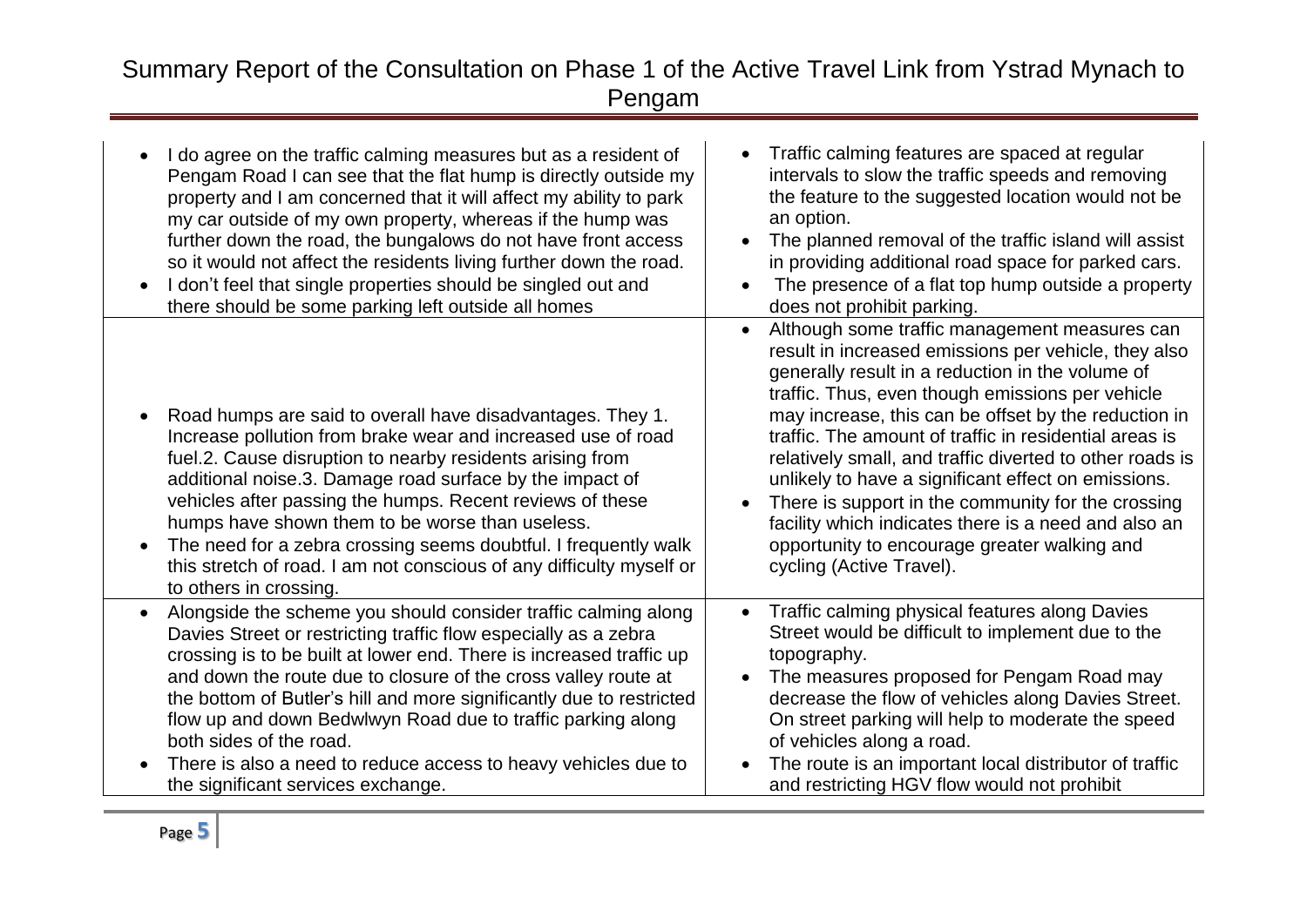|                                                                                                                                                                                                                                                                                                                                                                                                                                                                   | legitimate access. Given the location and proximity<br>of Davies Street to the Town Centre means<br>restricting heavy goods vehicle access would be<br>difficult. The recent consultation on the Ystrad<br>Mynach Master Plan highlighted a number of<br>similar Traffic Management concerns that will be<br>considered.                                                                                                                              |
|-------------------------------------------------------------------------------------------------------------------------------------------------------------------------------------------------------------------------------------------------------------------------------------------------------------------------------------------------------------------------------------------------------------------------------------------------------------------|-------------------------------------------------------------------------------------------------------------------------------------------------------------------------------------------------------------------------------------------------------------------------------------------------------------------------------------------------------------------------------------------------------------------------------------------------------|
| Traffic should not be allowed to park opposite the junction with<br>David St. There should be double yellow lines even if the zig<br>zags do cover a certain area. We seem to be spending a lot of<br>money for the cyclists who neither pay tax or insurance, there<br>are cycle tracks in the area.<br>Why not incorporate the cycle lane with pedestrian pavement-<br>less chance of accidents e.g. cars pulling out of parking places,<br>opening doors. etc. | The Zebra crossing regulatory zigzag lines are<br>mandatory in terms of prohibiting parking.<br>Consequently this will prohibit vehicles parking in<br>the Pengam Road/Davies Street junction.<br>Your suggestion of widening the footway is noted<br>but given the limitations on the availability of<br>parking for residents and the fact that widening the<br>footways would result in the need to remove<br>parking this could not be supported. |
| Instead of speed bumps that will generate excessive noise<br>outside our house, implement speed cameras youngsters will<br>use the speed humps to launch their cars for fun                                                                                                                                                                                                                                                                                       | The use of permanent Speed Cameras are<br>determined by the Go-safe partnership and will only<br>be implemented if strict criteria are met.<br>Dangerous driving is an offence and the public are<br>advised to report instances of this nature to their<br>local police force.                                                                                                                                                                       |
| Speed cameras both ends of Pengam Rd more money will be<br>for the council no need for bus stop for buses going out of<br>Ystrad Mynach.                                                                                                                                                                                                                                                                                                                          | The use of permanent Speed Cameras are<br>determined by the Go-safe partnership and will only<br>be implemented if strict criteria are met.<br>The bus stop boarder (Build-out) design will be<br>revised to reduce the impact on the availability of<br>parking spaces but is required along this section of<br>Pengam Road.                                                                                                                         |
| disagree about the bus stop its taking up 4 car spaces I can                                                                                                                                                                                                                                                                                                                                                                                                      | The bus stop boarder (Build-out) design will be                                                                                                                                                                                                                                                                                                                                                                                                       |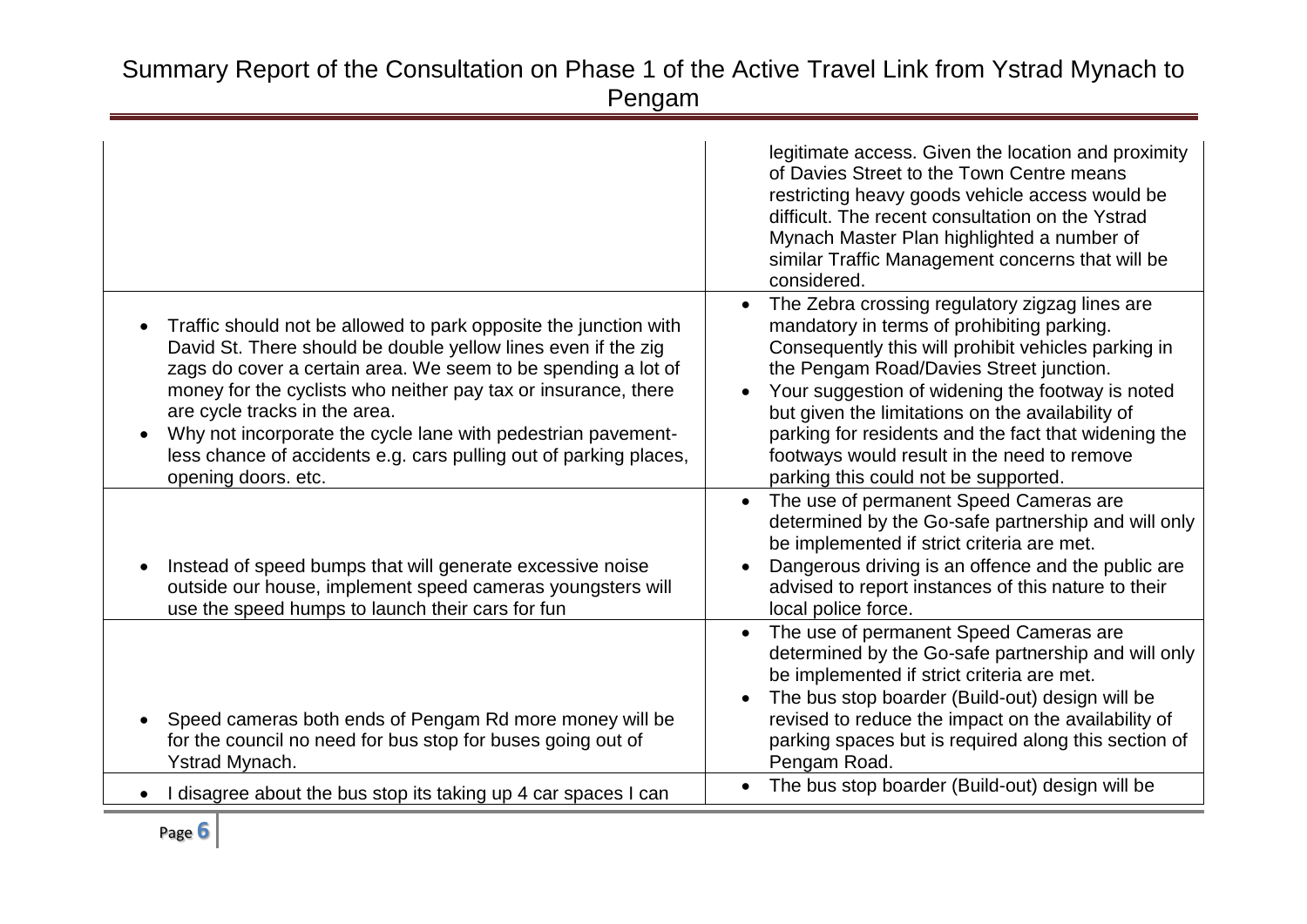| never park my car outside my house                                                                                                                                                                                                             | revised to reduce the impact on the availability of                                                                                                                                                                                                                                                                                                                                                                                                                                                                                                                                                |
|------------------------------------------------------------------------------------------------------------------------------------------------------------------------------------------------------------------------------------------------|----------------------------------------------------------------------------------------------------------------------------------------------------------------------------------------------------------------------------------------------------------------------------------------------------------------------------------------------------------------------------------------------------------------------------------------------------------------------------------------------------------------------------------------------------------------------------------------------------|
|                                                                                                                                                                                                                                                | parking spaces on Pengam Road.                                                                                                                                                                                                                                                                                                                                                                                                                                                                                                                                                                     |
| I thought that a one way system should be returned at village I<br>have applied for disabled bay as I cannot walk to my garage I<br>use a stick and a wheelchair xx Pengam Rd I think there should<br>be a roundabout at the entrance to Lidl. | The introduction of a one way system requires<br>$\bullet$<br>careful consideration and a study to evaluate of the<br>impact on the highway network. The recent<br>consultation on the Ystrad Mynach Master Plan<br>received a number of similar Traffic Management<br>suggestions that will be considered.<br>The proposed scheme will not affect your<br>$\bullet$<br>application for a disabled bay.<br>The suggestion to create a roundabout at the<br>entrance to Lidl would further reduce the availability<br>of parking something that residents have indicated<br>would not be supported. |
| I fear that the shared cycle lane/ provision will not be safe from<br>other road users & parked cars.<br>A shared pedestrian/ cycle path incorporated within existing<br>pavements would be far safer                                          | The 20 mph speed limit enables cyclists to travel in<br>a primary position (centre of the lane on the<br>carriageway) reducing the conflict with parked<br>vehicles at the side of the road if designated cycle<br>lanes are provided through the constrained Town<br>Centre.<br>The implementation of a cycling and walking route<br>within the existing pavement would create the need<br>to reduce on street parking and residents have<br>indicated that there is not enough parking currently<br>consequently this option would not be supported.                                             |
| Sorry but I strongly object to this people in Pengam Rd will not<br>be able to park as anybody booked at this and why not cameras<br>instead of bump in road                                                                                   | The impact on on-street parking as a result of the<br>$\bullet$<br>scheme will be kept to a minimum.<br>The use of permanent Speed Cameras are<br>$\bullet$<br>determined by the Go-safe partnership and will only<br>be implemented if strict criteria are met.                                                                                                                                                                                                                                                                                                                                   |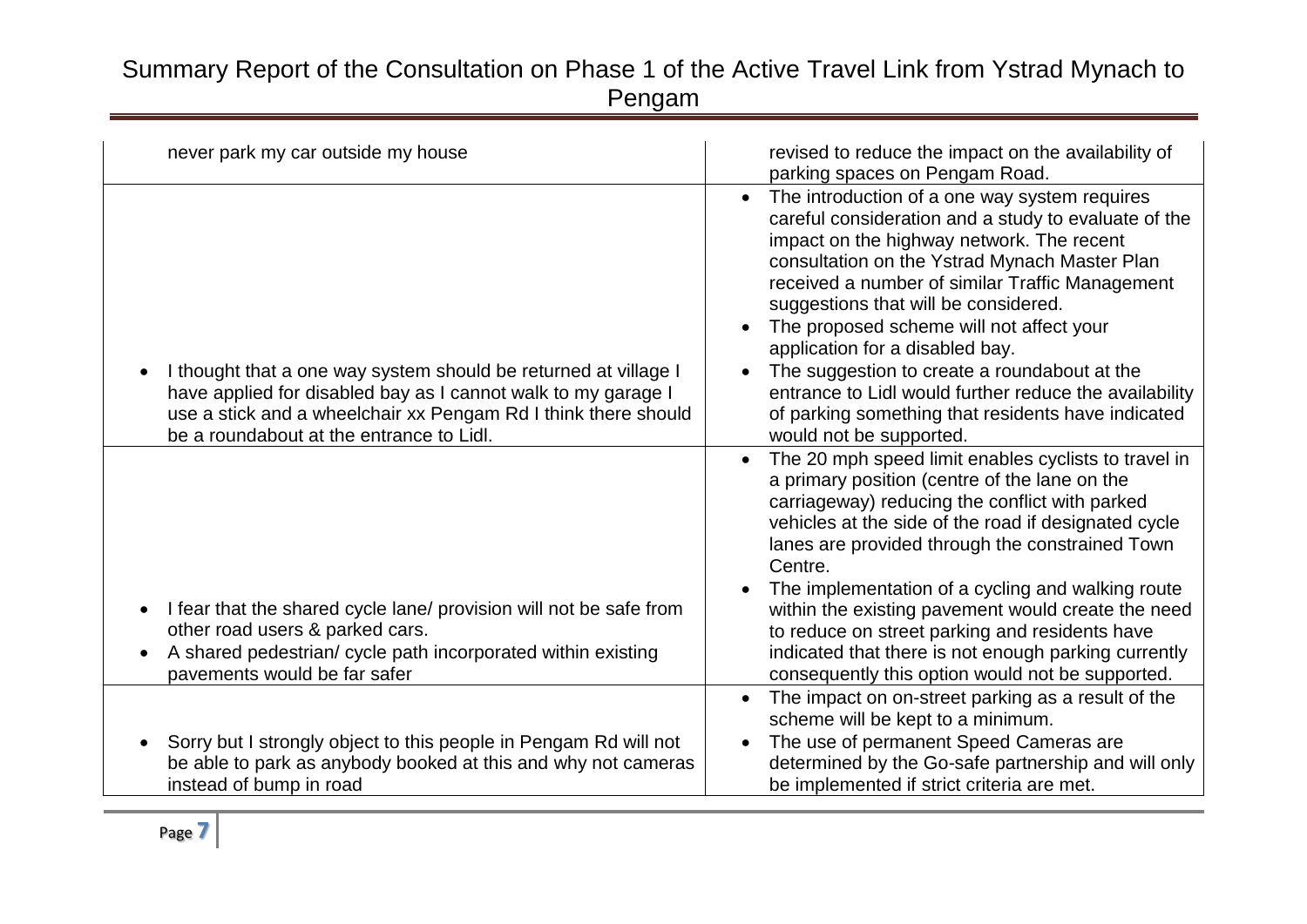| Most importantly the 20/30 mph transition at the northern end of<br>Pengam Road should not be in its proposed position rather it<br>should be at the bottom of the slope just before the Tesco<br>roundabout                                                                                                                                                                                                                                                                                                                                       | The extension of the 20mph speed limit will be<br>$\bullet$<br>considered as part of phase 2 of the scheme.                                                                                                                                                                                                                                                                                                                                                                                                                                                                             |
|----------------------------------------------------------------------------------------------------------------------------------------------------------------------------------------------------------------------------------------------------------------------------------------------------------------------------------------------------------------------------------------------------------------------------------------------------------------------------------------------------------------------------------------------------|-----------------------------------------------------------------------------------------------------------------------------------------------------------------------------------------------------------------------------------------------------------------------------------------------------------------------------------------------------------------------------------------------------------------------------------------------------------------------------------------------------------------------------------------------------------------------------------------|
| Parking is a huge issue as is I've had to park more than once in<br>Lidl or go to my dad. Noise pollution for residents. Please can<br>you sort the parking issue out? The car park in Ystrad is always<br>full as well as Lidl's.<br>Parking has become even more of an issue since parking<br>$\bullet$<br>enforcement offices have been going around since they send<br>them over to Pengam Rd & Lidl. I think the scheme is good to<br>promote walking and cycle routes<br>As the resident of Pengam Road I must ask why you have<br>$\bullet$ | The impact on on-street parking as a result of any<br>$\bullet$<br>scheme taken forward will be kept to a minimum.<br>Resolutions of parking problems are outside the<br>scope of the Active Travel Scheme. The recent<br>consultation on the Ystrad Mynach Master Plan<br>received a number of similar requests regarding car<br>park provision that will be considered.<br>Parking restrictions across the Authority will be<br>$\bullet$<br>considered and prioritised now that Civil Parking<br>Enforcement has been introduced.<br>The request to relocate the gateway feature and |
| decided that red patch should be placed outside my property,<br>no longer able to drive I rely on others (taxis etc.) to stop<br>outside my house, and also visitors being able to park outside<br>and stay with me. Why this red patch couldn't be moved further<br>down the hill where there is no access from blocking a house in<br>the Avenue. I only have access at the back through the garage-<br>lots of steps so difficult of access back door                                                                                           | associated signage will be reviewed and changed<br>to a location that does not interfere with the direct<br>access to your property.                                                                                                                                                                                                                                                                                                                                                                                                                                                    |
| Noise pollution for residents who live outside where the parking<br>$\bullet$<br>issue is a huge concern. I imply the upgrading and addition to<br>walking and cycling paths to the furthest. My only concern with<br>the proposed updates shown 15.7.19 is that I live near the<br>proposed bus stop and feel that this will affect my own<br>wellbeing. I feel that the bus stop could be moved further down<br>the street towards the Tesco roundabout.<br>There needs to be some attention to residents parking there is                       | The increase in noise associated with the bus stop<br>$\bullet$<br>is likely to be minimal as the residents state few<br>people alight at the present stop.<br>Many of those attending the exhibition raised<br>$\bullet$<br>issues of on-street parking availability.<br>Consequently the bus border (new stop) outside<br>the residential properties revised and the design<br>will be reduced in size. The buildout will be                                                                                                                                                          |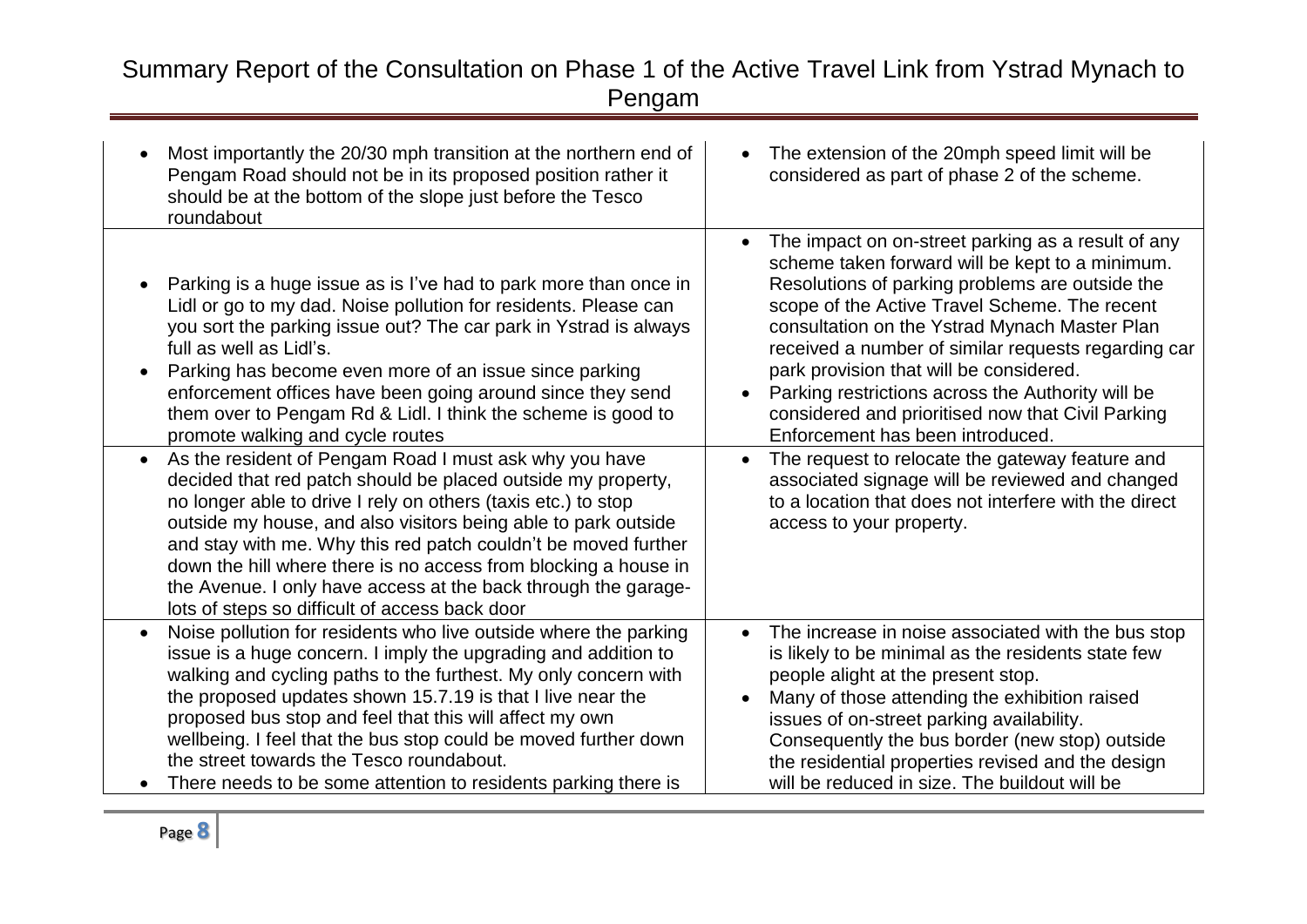| very few spaces allocated throughout one day at the moment I<br>feel this scheme proposal will not help.                                                                                                                                                                                                                                                                                                                                                                                                                                                                                                                                                                                                                                                                                                                                                                                                                                                                                                                                                       | removed on the Lidl side of the street to reduce any<br>impact on the availability of on-street parking.<br>Resolution of existing parking problems is outside<br>the scope of the Active Travel Scheme. However<br>on street parking restrictions across the Authority<br>will be considered and prioritised now that Civil<br>Parking Enforcement has been introduced.                                                                                                                                                                                      |
|----------------------------------------------------------------------------------------------------------------------------------------------------------------------------------------------------------------------------------------------------------------------------------------------------------------------------------------------------------------------------------------------------------------------------------------------------------------------------------------------------------------------------------------------------------------------------------------------------------------------------------------------------------------------------------------------------------------------------------------------------------------------------------------------------------------------------------------------------------------------------------------------------------------------------------------------------------------------------------------------------------------------------------------------------------------|---------------------------------------------------------------------------------------------------------------------------------------------------------------------------------------------------------------------------------------------------------------------------------------------------------------------------------------------------------------------------------------------------------------------------------------------------------------------------------------------------------------------------------------------------------------|
| The humps at Lewis street should also be flat topped humps or<br>$\bullet$<br>preferably removed altogether because they can be hurtful to<br>people with neck or back injuries as well as causing damage to<br>vehicles. The 20mph speed limit should be extended right up to<br>the Tesco roundabout as cars speed up as they travel downhill<br>from Ystrad Mynach along the new road towards the Tesco<br>roundabout.<br>The new road requires speed cameras to support the new<br>$\bullet$<br>speed limit without these and due to the known shortage of<br>police officers the new speed limits are totally useless and a<br>waste of time and public money. Speed cameras would be far<br>superior to installing humps be they flat topped or 'the usual'.<br>This new plan does nothing to aid pedestrians crossing from<br>$\bullet$<br>The Avenue to Tesco supermarket on the edge of the Tesco<br>roundabout where can form Ystrad Mynach are speeding<br>towards them or where cars from The Avenue are trying to exit<br>from the Avenue safely. | The modifications to the cushions and humps on<br>$\bullet$<br>Lewis Street are outside the scope of the project.<br>The use of permanent Speed Cameras are<br>determined by the Go-safe partnership and will only<br>be implemented if strict criteria are met.<br>The extension of the 20mph speed limit to the<br>roundabout outside Tesco will be considered as<br>part of Phase 2 of the Ystrad Mynach to Pengam<br>scheme. This will include a study to consider the<br>recorded speed of traffic after the implementation<br>of phase 1 of the scheme. |
| Hopefully there will be signs on Pengam Road to show clearly<br>that the speed limit for traffic is 20mph.                                                                                                                                                                                                                                                                                                                                                                                                                                                                                                                                                                                                                                                                                                                                                                                                                                                                                                                                                     | Speed limit signage has been included as<br>$\bullet$<br>enhanced gateways in the proposed scheme. This<br>includes incorporating repeater 20mph signage<br>where there are no physical features are installed<br>and the speed of vehicles is in an acceptable                                                                                                                                                                                                                                                                                               |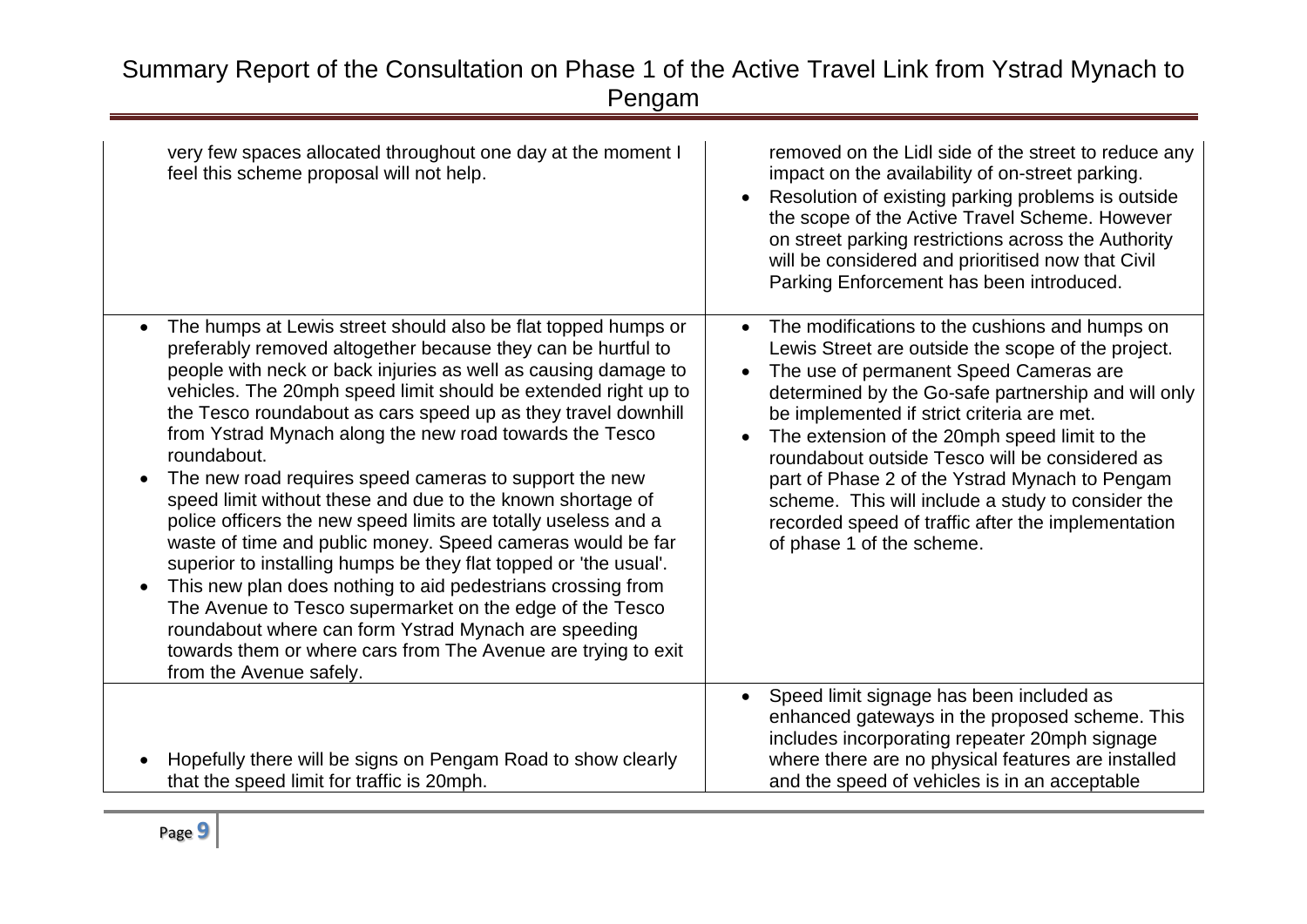|                                                                                                                                                                                                                                                                      | range.                                                                                                                                                                                                                                                                                                                                                                                                                                                                                                 |
|----------------------------------------------------------------------------------------------------------------------------------------------------------------------------------------------------------------------------------------------------------------------|--------------------------------------------------------------------------------------------------------------------------------------------------------------------------------------------------------------------------------------------------------------------------------------------------------------------------------------------------------------------------------------------------------------------------------------------------------------------------------------------------------|
| To put up a speed camera in commercial street where cars go<br>at 50mph- 60mph when the repairs to culvert in village was<br>taking place the traffic was one way in the village why not have<br>this on a permanent basis.                                          | The use of permanent Speed Cameras are<br>determined by the Go-safe partnership and will only<br>be implemented if strict criteria are met.<br>The suggestion of a one way system is noted. The<br>introduction of a one way system requires careful<br>consideration and a study to evaluate the impact on<br>the highway network. The recent consultation on<br>the Ystrad Mynach Master Plan received a number<br>of similar Traffic Management suggestions that will<br>be considered.             |
| Cars exiting from Lidl's are a nightmare a small roundabout give<br>way signs more predominant.<br>How about cameras?<br>Why a bus stop in Pengam Rd put it back by Erin's where it<br>used to be.                                                                   | The signage at the Lidl's junction will be<br>$\bullet$<br>considered.<br>The use of permanent Speed Cameras are<br>determined by the Go-safe partnership and will only<br>be implemented if strict criteria are met.<br>The review of bus stops to a location remote from<br>the stop for the westerly service would not be<br>supported as the bus service provides for journeys<br>to and from the local supermarkets and needs to be<br>in a nearby location to be accessible for this<br>journey. |
| I prefer the option of a cycle track style similar to practices<br>followed in EU countries but very concerned about the impact of<br>traffic on surrounding areas especially Bedwlwyn Road. (I am<br>sorry for the way staff have been treated by fellow residents) | The design of the scheme minimises impact on<br>existing traffic patterns.<br>European designs do not always reflect or comply<br>with the design standards required in the United<br>Kingdom.                                                                                                                                                                                                                                                                                                         |
| I do not really see the requirement to have bike lanes up the<br>$\bullet$<br>A469 with there being no modal point either in Ystrad Mynach<br>or Pengam.                                                                                                             | Ystrad Mynach is a key destination Town Centre)<br>with many key services and facilities.<br>Consequently, the provision of safe and accessible                                                                                                                                                                                                                                                                                                                                                        |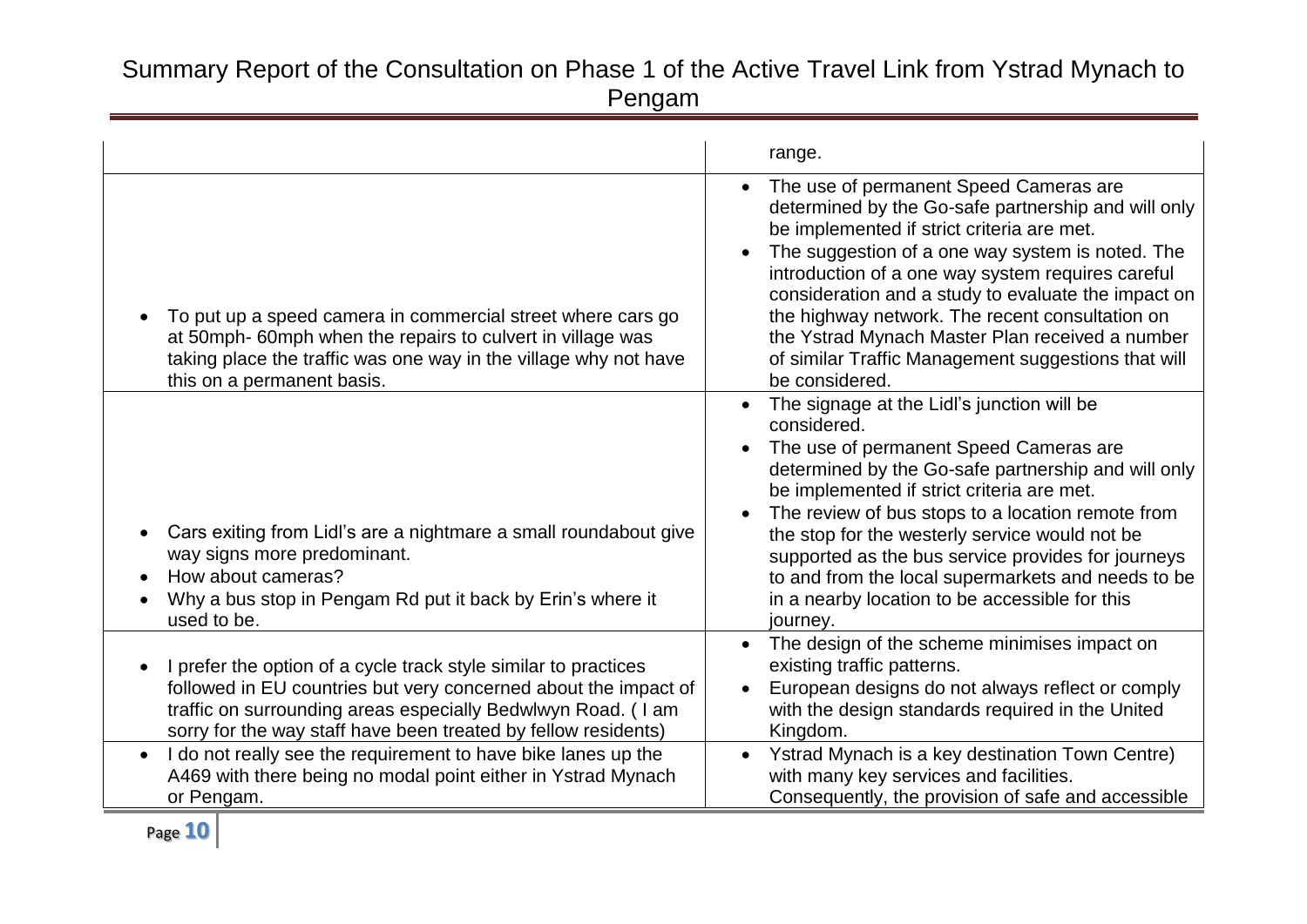|                                                                                                                                                                                                                                                                                                                                                                                                                                                                       | walking and cycling infrastructure that connects the<br>local villages to Ystrad Mynach is an important<br>aspect of encouraging modal shift to sustainable<br>modes.                                                                                                                                                                                                                                                                                                                                                                                |
|-----------------------------------------------------------------------------------------------------------------------------------------------------------------------------------------------------------------------------------------------------------------------------------------------------------------------------------------------------------------------------------------------------------------------------------------------------------------------|------------------------------------------------------------------------------------------------------------------------------------------------------------------------------------------------------------------------------------------------------------------------------------------------------------------------------------------------------------------------------------------------------------------------------------------------------------------------------------------------------------------------------------------------------|
| Why introduce 20 mph zones and traffic calming? How will this<br>encourage walking or cycling? What an absolute crap survey -<br>2 questions!                                                                                                                                                                                                                                                                                                                         | The need to improve the safety of the area is<br>achieved by the change of speed limit and traffic<br>calming. The design of the scheme has constraints<br>including the available road space and the need to<br>consider the location of the scheme which is in a<br>Town centre. This is appropriately reflected in the<br>proposed design.<br>The reduced speed of traffic will enable cyclists to<br>safely travel in the mix of traffic and the<br>amenity/safety of pedestrians will be improved by<br>the installation of the zebra crossing. |
| Complete waste of time<br>$\bullet$                                                                                                                                                                                                                                                                                                                                                                                                                                   | Noted.<br>$\bullet$                                                                                                                                                                                                                                                                                                                                                                                                                                                                                                                                  |
| Pengam Road needs traffic calming measures.<br>Existing from Lidl / the council car park onto Pengam road<br>(particularly if turning right) is very difficult as the road is<br>somewhat steep there and the cars parked on the sides of the<br>road limit visibility.<br>Enforcing a lower speed limit would help people use this<br>junction more safely.                                                                                                          | Your support of the traffic calming is noted.<br>$\bullet$<br>The Lidl junction visibility splay is protected by<br>parking regulations and Civil Parking Enforcement<br>will improve compliance.<br>The support for the lower speed limit and traffic<br>calming is noted.                                                                                                                                                                                                                                                                          |
| On Pengam Road, you are proposing painted "cycle ways" in<br>the verges of the highway. I believe these are counterproductive<br>for a number of reasons. Firstly, they are too narrow; it is<br>impossible on these roads to provide a cycle way that moves<br>cyclists out of the gutter, i.e. the recommended 75cm from the<br>kerb and wide enough that cars can give cyclists a safe passing<br>clearance if they drive next to the white line. This discourages | The standard recommends a minimum 2 metres in<br>the design and absolute minimum of 1.5 metres<br>and the design will achieve this for the advisory<br>cycle lanes.<br>A 6.3 metres carriageway with bi-directional traffic<br>$\bullet$<br>lanes will be maintained. The effectiveness of the<br>scheme will be monitored and further opportunities                                                                                                                                                                                                 |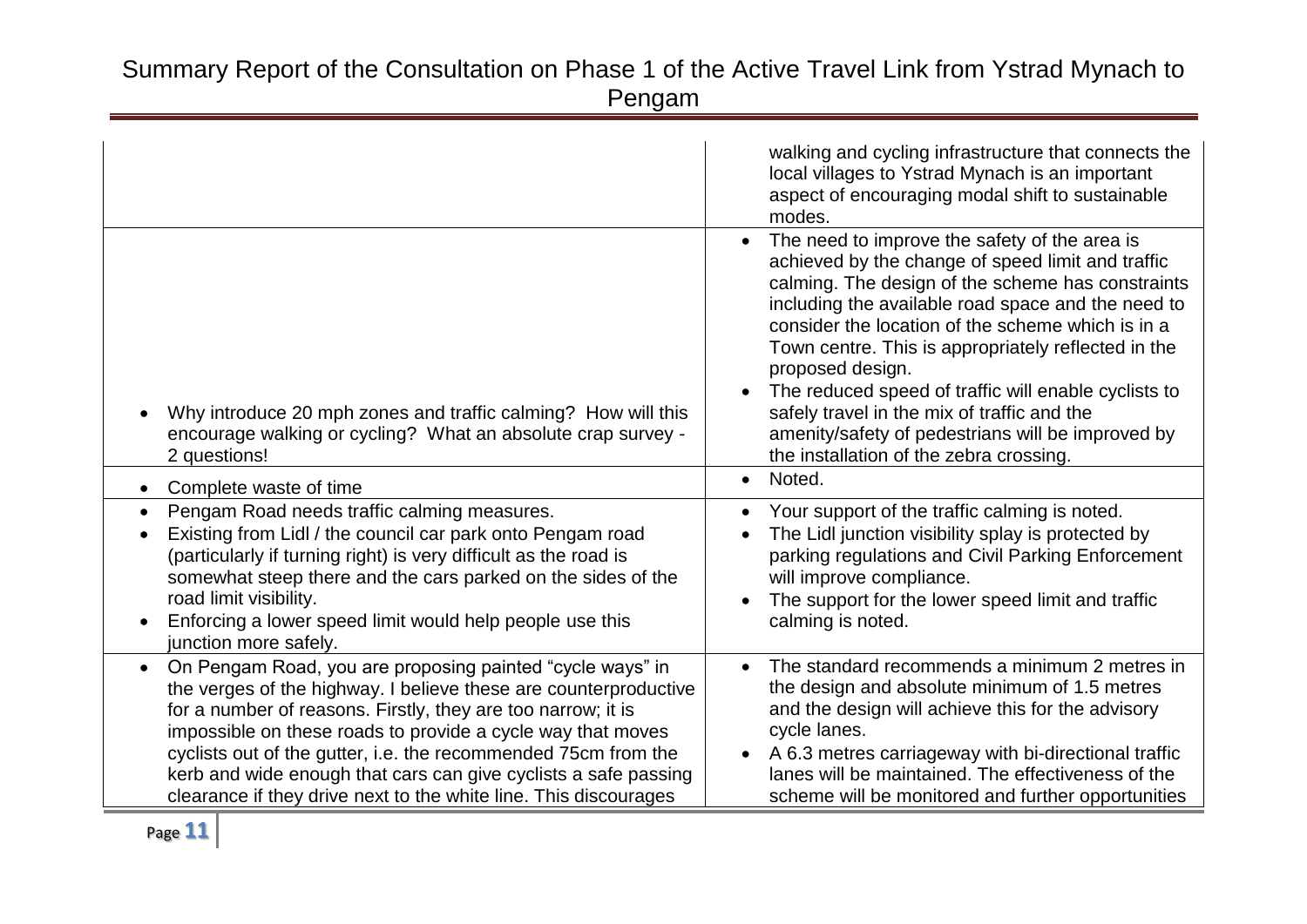| inexperienced cyclists due to poor surfaces and close passes,<br>and enrages motorists as experienced cyclists as perceived as<br>not using the cycle lane.<br>A better solution is to continue the in road cycle markings and to<br>put them at greater frequency throughout the proposed area.<br>Do the proposals include cycle parking stands in convenient<br>locations for the amenities within the area?                                                                                                                                                                                                                                                                                                                                                                                         | to add to the scheme if of benefit can be<br>considered as part of phase 2. This might include<br>additional regulatory parking measures.<br>The use of cycle symbols is evident through the<br>$\bullet$<br>scheme at appropriate intervals.<br>The scheme includes additional cycle parking in the<br>Town Centre.                                                                                                                                                                                                                                                                                                                  |
|---------------------------------------------------------------------------------------------------------------------------------------------------------------------------------------------------------------------------------------------------------------------------------------------------------------------------------------------------------------------------------------------------------------------------------------------------------------------------------------------------------------------------------------------------------------------------------------------------------------------------------------------------------------------------------------------------------------------------------------------------------------------------------------------------------|---------------------------------------------------------------------------------------------------------------------------------------------------------------------------------------------------------------------------------------------------------------------------------------------------------------------------------------------------------------------------------------------------------------------------------------------------------------------------------------------------------------------------------------------------------------------------------------------------------------------------------------|
| The painted lines forming the advisory cycle lane have been<br>well established as being an outdated and poor solution and<br>therefore should not be adopted on new schemes.<br>The 1.5m lane does not provide the necessary clearance for<br>$\bullet$<br>cars to safely pass cyclists. Cars tend to hug the line forcing<br>cyclists into the gutter or even worse dissuading them from<br>riding at all.<br>A shared street approach should be adopted with minimal lane<br>markings other than prominent cycle logos encouraging safe<br>passes on bicycles and less lane ownership. With no advisory<br>lanes traffic is more likely to be more cautious.<br>The current foot paths and cycle tracks are not properly<br>$\bullet$<br>maintained why would you build another one just because you | The design will be considered and if the available<br>$\bullet$<br>space permits the cycle lanes will increase in size.<br>The advisory lanes are only suggested along the<br>eastern extent of Pengam Road.<br>Your comments are noted however given the width<br>of the highway it is believed that the advisory lanes<br>will assist cyclist safety and visually narrow the<br>highway helping to reduce the speed of vehicles<br>and improve safety this will be monitored.<br>The scheme does accommodate a shared space<br>approach within the 20mph speed limit in the Town<br>Centre of Ystrad Mynach.<br>Your view is noted. |
| can get funding<br>I agree with the proposal subject to the promised completion of the<br>cycle track to the South end of the Cwm Calon development which the<br>council had committed to supporting as a priority.                                                                                                                                                                                                                                                                                                                                                                                                                                                                                                                                                                                     | Your view is noted. Cwm Calon Cycle Track<br>$\bullet$<br>completion remains a priority scheme for Caerphilly<br>County Borough. The progression of Active Travel<br>Schemes in the Borough are not inter-dependent.                                                                                                                                                                                                                                                                                                                                                                                                                  |
| The council should do all it can to promote healthier lifestyle and<br>fitness. The council should also do its best to guarantee safety for<br>cyclists and walkers.                                                                                                                                                                                                                                                                                                                                                                                                                                                                                                                                                                                                                                    | Your support is noted.                                                                                                                                                                                                                                                                                                                                                                                                                                                                                                                                                                                                                |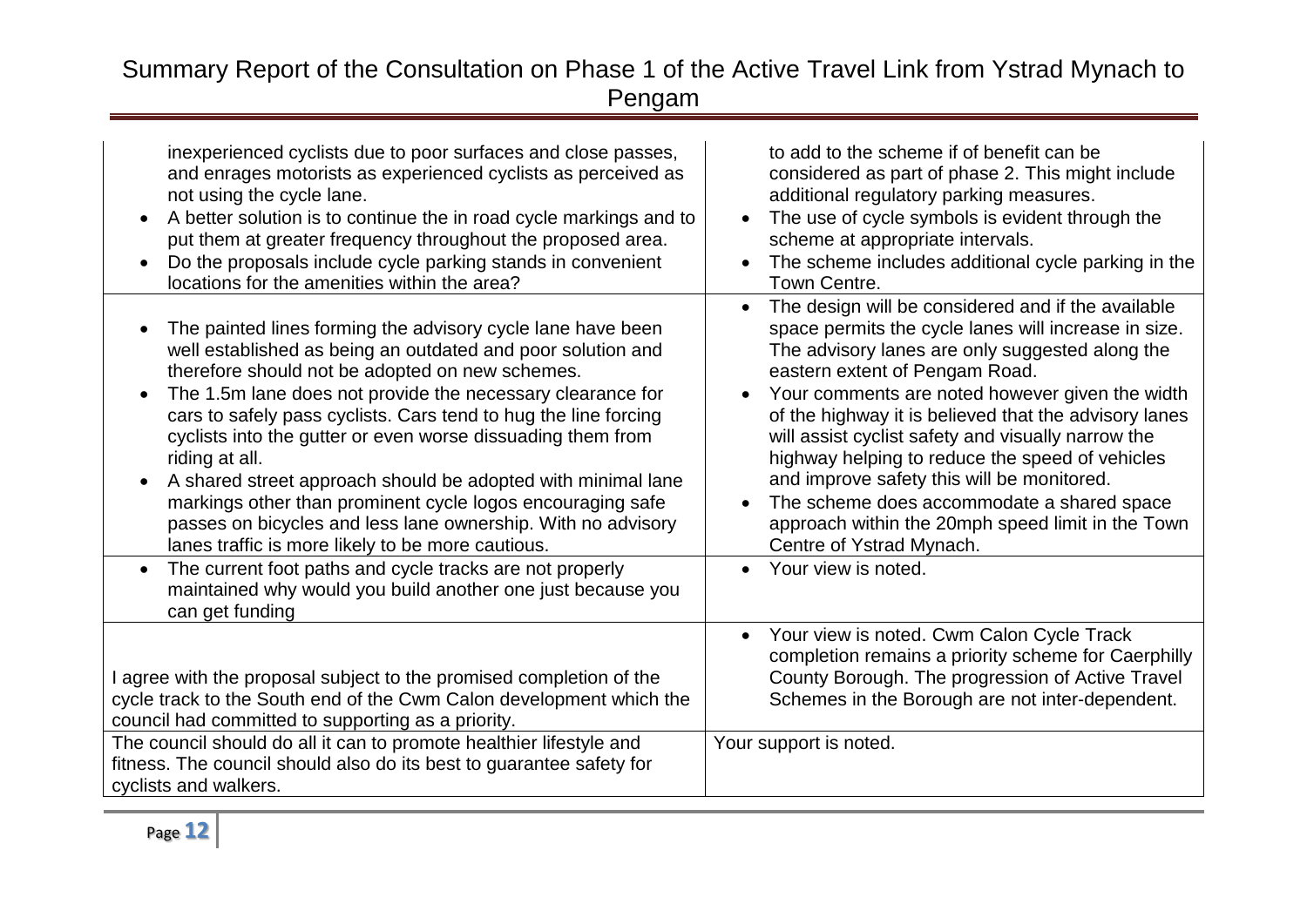| Having lived and worked in Ystrad Mynach for 13 years, with no<br>exaggeration I could count on one hand the number of cyclists I<br>have seen travelling on the routes proposed around Ystrad<br>Mynach town centre. As a confident cyclist myself, I find the<br>roads around Ystrad Mynach centre too risky to use and have<br>stayed away from them. The very minor changes proposed<br>would not change my view on this. The main issues being,<br>narrow roadways, continued dangerous and illegal parking<br>around the one way system (despite council attempts to<br>control), poor driving standards (poor indication and cutting the<br>wrong side of the two central mini roundabouts) and fear of<br>vandalism to property if a cycle is left unattended.<br>A better use of funds would be to improve the off street cycle<br>routes such as the incomplete path between the Cwm Calon<br>estate and the current cycle network at Penallta road. Although<br>I agree with the addition of a crossing outside Lidl.<br>From the proposals it seems that on street parking on the Lidl<br>side of the road has been dramatically reduced. If this is so, it<br>will only drive cars to park further down the road towards the<br>Tesco roundabout than is already the case, again increasing<br>the risks to cyclists on that stretch of the road. | Cycling in Ystrad Mynach is at a low level as it is<br>not well catered for at present and does not<br>connect well to the communities along the<br>Rhymney Valley. However, the planned<br>improvement to Active Travel Routes connecting<br>local communities such as the route from Pengam<br>will improve the safety and accessibility of the<br>Town for cyclists.<br>The provision of cycle stands is being considered.<br>The Authority is hoping to deliver routes that<br>facilitate cycling for all abilities in the area including<br>Cwm Calon. See the Active Travel Integrated<br>Network Map on the Caerphilly Web site.<br>The bus stop/scheme will be considered further<br>and the stop will be revised to reduce the impact on<br>the availability of parking spaces. |
|----------------------------------------------------------------------------------------------------------------------------------------------------------------------------------------------------------------------------------------------------------------------------------------------------------------------------------------------------------------------------------------------------------------------------------------------------------------------------------------------------------------------------------------------------------------------------------------------------------------------------------------------------------------------------------------------------------------------------------------------------------------------------------------------------------------------------------------------------------------------------------------------------------------------------------------------------------------------------------------------------------------------------------------------------------------------------------------------------------------------------------------------------------------------------------------------------------------------------------------------------------------------------------------------------------------------------------------------------------------|------------------------------------------------------------------------------------------------------------------------------------------------------------------------------------------------------------------------------------------------------------------------------------------------------------------------------------------------------------------------------------------------------------------------------------------------------------------------------------------------------------------------------------------------------------------------------------------------------------------------------------------------------------------------------------------------------------------------------------------------------------------------------------------|
| Complete the cycle path running behind Cwm Calon.                                                                                                                                                                                                                                                                                                                                                                                                                                                                                                                                                                                                                                                                                                                                                                                                                                                                                                                                                                                                                                                                                                                                                                                                                                                                                                              | Your request is noted.<br>$\bullet$                                                                                                                                                                                                                                                                                                                                                                                                                                                                                                                                                                                                                                                                                                                                                      |
| I wholeheartedly agree that we all need to become more active<br>$\bullet$<br>- exercise has proven to improve both physical and mental<br>wellbeing. That's a given. Whilst the proposals put forward are<br>great, I very strongly feel that it would be more beneficial to link<br>up what existing cycle paths there are currently. Part of me<br>thinks that the council has already made up its mind on this but<br>I would beg you to reconsider. The path connecting Cwm Calon<br>and Ystrad cycle track towards Penallta Park NEEDS to be                                                                                                                                                                                                                                                                                                                                                                                                                                                                                                                                                                                                                                                                                                                                                                                                             | Your views are noted about the connection of the<br>$\bullet$<br>existing paths. The Active Travel Wales (2013)<br>statutory duty requires Local Authorities in Wales to<br>identify a network of Existing Active Travel Routes.<br>The statutory duty also required the creation of an<br>Active Integrated Network Map which identifies new<br>routes and routes that requiring improvements or<br>new facilities. More information is available on the                                                                                                                                                                                                                                                                                                                                |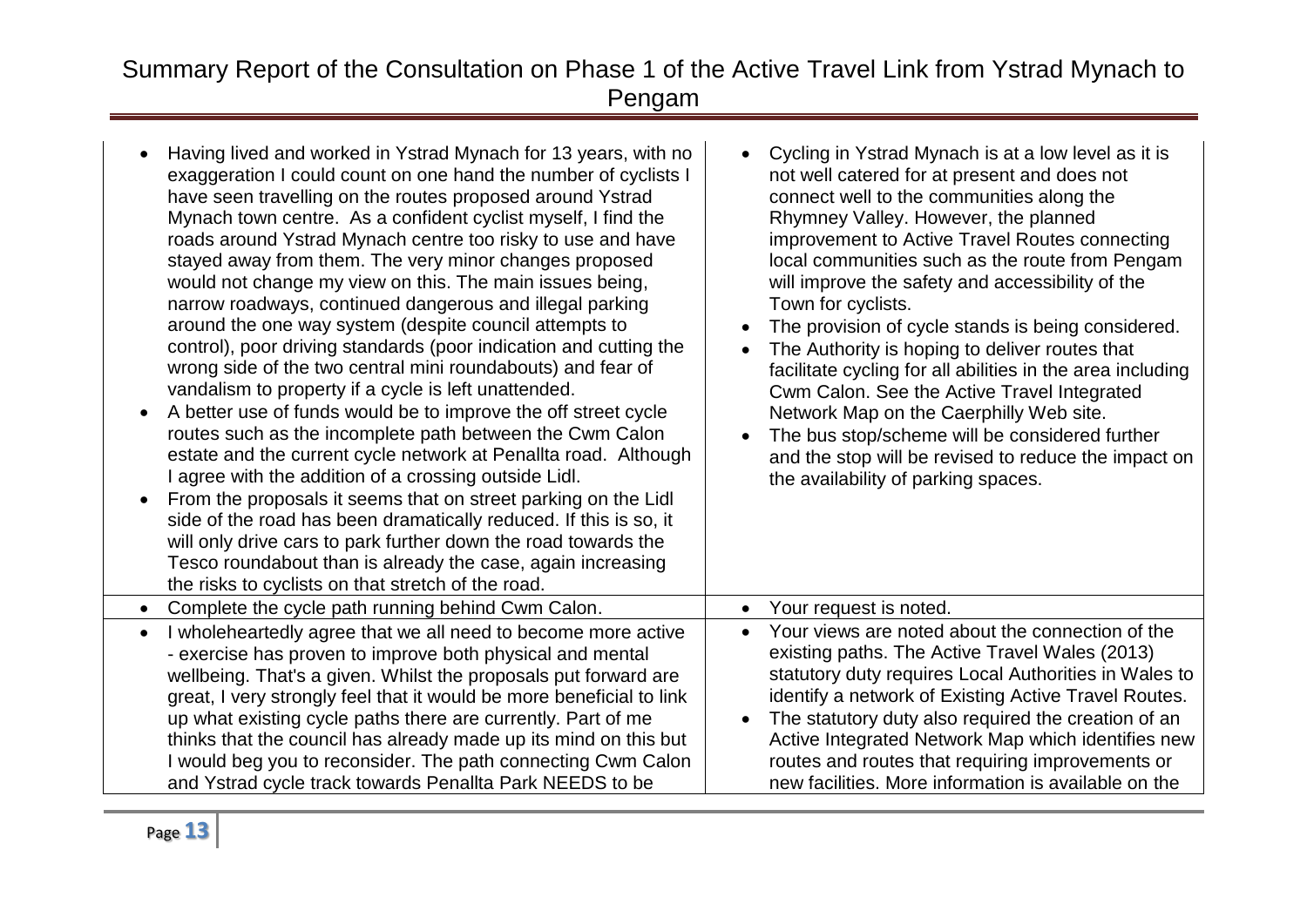| completed.                                                          | Caerphilly Web site.                               |
|---------------------------------------------------------------------|----------------------------------------------------|
| The entire community at Cwm Calon are cut off essentially, as       | https://www.caerphilly.gov.uk/Services/Transport-  |
| NOTHING is within reasonable walking distance. It puts people       | and-parking/Active-Travel                          |
| off walking down to Tesco to get some milk, as they have to         | Your observations regarding the provision of safe  |
| walk all the way out of the estate and down Penallta road. I        | routes connecting Cwm Calon to Ystrad Mynach       |
| think we can all agree that Penallta Road is a killer. No           | Town Centre are noted.                             |
| relatively unfit person is going to be inspired to move around      | Cwm Calon cycling link remains a priority for the  |
| more if they have to face that hill on the way back. I would        | Authority and we are working to resolve land       |
| implore you to consider the benefits of completing this small       | matters to enable the project to be developed to a |
| part of cycle path - you could not imagine how helpful it would     | stage to permit us to seek funds for construction. |
| be to connect Cwm Calon with the local economy in Ystrad.           |                                                    |
| Rather than having to jump in the car and go to Tesco for milk      |                                                    |
| and bread, people would actually make the trip to Ystrad, minus     |                                                    |
| the ridiculous hill! I understand you have a budget to stick to,    |                                                    |
| but I think you underestimate the difference it would make,         |                                                    |
| particularly regarding footfall in the town centre with the parking |                                                    |
| enforcements taking business away from the small businesses         |                                                    |
| in the town. As a community, Cwm Calon is primarily made up         |                                                    |
| of young families and I believe we need to emphasise the            |                                                    |
| importance of exercise whilst at the same time, supporting local    |                                                    |
| businesses. I would love to be able to take my children on bike     |                                                    |
| rides, as would most of the residents here. But at the present      |                                                    |
| time we have to go on the main road which is simply not safe        |                                                    |
| for young children. I could write passionately about this for days  |                                                    |
| but I just want to emphasise the voice of 670 households on         |                                                    |
| Cwm Calon who (in the absence of any facilities in our locality)    |                                                    |
| are becoming increasingly cut off unless we own cars. It makes      |                                                    |
| me sad for our children!                                            |                                                    |
|                                                                     | Your views are noted.                              |
| Completion of the route between Cwm Calon and the cycle path        | $\bullet$                                          |
| to Ystrad Mynach is a must.                                         | The Cwm Calon scheme remains a priority for the    |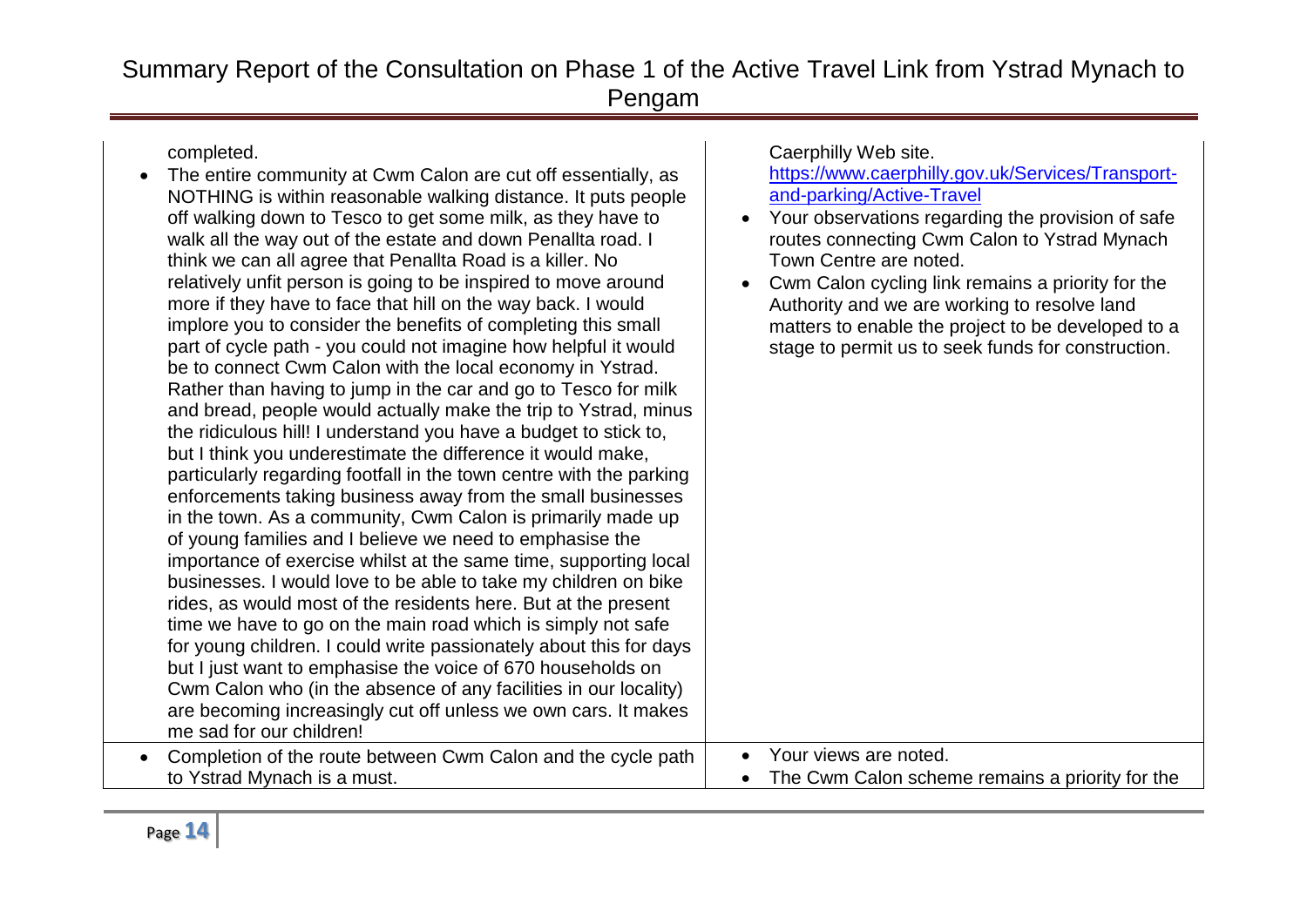| After 10 years and over 650 houses on Cwm Calon Hengoed<br>$\bullet$<br>and the surrounding villages we are still waiting for the CCBC to<br>complete the cycle and walking path into Ystrad Mynach. This<br>was in the original planning for this site and is being totally<br>ignored by the council.<br>The developer under the "106" planning had completed its<br>$\bullet$<br>obligations and need to be signed off by the council at which<br>time the residence of Cwm Calon challenged about its<br>completion and yet again for whatever reason CCBC has                                                                                                                                                                                                                                                                                                                                                                                                                                                                                                                                          | Authority but has to follow the processes required<br>before works can commence.<br>Your views are noted. The developer was<br>$\bullet$<br>conditioned to complete part of the cycle route<br>under the Planning consent. The developer has<br>complied with this obligation.<br>The completion of the cycling walking link<br>connecting to Cwm Calon remains a priority for the<br>Authority but has to follow the processes required<br>to resolve land ownership and secure funding<br>before works can commence.                                                                                                                                           |
|-------------------------------------------------------------------------------------------------------------------------------------------------------------------------------------------------------------------------------------------------------------------------------------------------------------------------------------------------------------------------------------------------------------------------------------------------------------------------------------------------------------------------------------------------------------------------------------------------------------------------------------------------------------------------------------------------------------------------------------------------------------------------------------------------------------------------------------------------------------------------------------------------------------------------------------------------------------------------------------------------------------------------------------------------------------------------------------------------------------|------------------------------------------------------------------------------------------------------------------------------------------------------------------------------------------------------------------------------------------------------------------------------------------------------------------------------------------------------------------------------------------------------------------------------------------------------------------------------------------------------------------------------------------------------------------------------------------------------------------------------------------------------------------|
| chosen to ignore this project and is now focussed on putting the<br>cycle path in Ystrad Mynach which still allows cars to park on?.                                                                                                                                                                                                                                                                                                                                                                                                                                                                                                                                                                                                                                                                                                                                                                                                                                                                                                                                                                        |                                                                                                                                                                                                                                                                                                                                                                                                                                                                                                                                                                                                                                                                  |
| I disagree that this should take priority over the cycle path<br>$\bullet$<br>through Cwm Calon adjacent to the Cylla Bank, which if<br>completed could provide an essential and invaluable safe link to<br>the town centre for the villages of Gelligaer and Cefn Hengoed<br>in addition the now very large population of Cwm Calon and<br>Penallta and which even now remains unfinished in spite of<br>being more than a decade in planning. It was presented to<br>WAG for funding and it is unacceptable that YET AGAIN CCBC<br>intends to prioritise Ystrad Mynach Town Centre at the expense<br>of meeting their previously given commitments to the Penallta<br>region of the town. We raised the issue that within the recently<br>published Masterplan CCBC were misleading residents by<br>suggesting that the Cwm Calon Cycle path was in fact already<br>complete, which was and remains completely untrue.<br>We were assured as representatives of the Cwm Calon<br>Community during a meeting on the Master Plan that funding<br>had indeed already been secured and that completion of the | Your views are noted.<br>$\bullet$<br>The progression of the Cwm Calon cycling and<br>walking scheme and the project is still in the<br>development programme. The next stage requires<br>officers to secure land agreements through due<br>process before being able to seeking funding to<br>construct the missing section of the route.<br>The Cwm Calon scheme remains a priority for the<br>Authority but has to follow the processes required<br>before works can commence.<br>You're observed benefits of the Cwm Calon<br>$\bullet$<br>scheme and strong commitment to use the<br>infrastructure once completed supports the delivery<br>of the project. |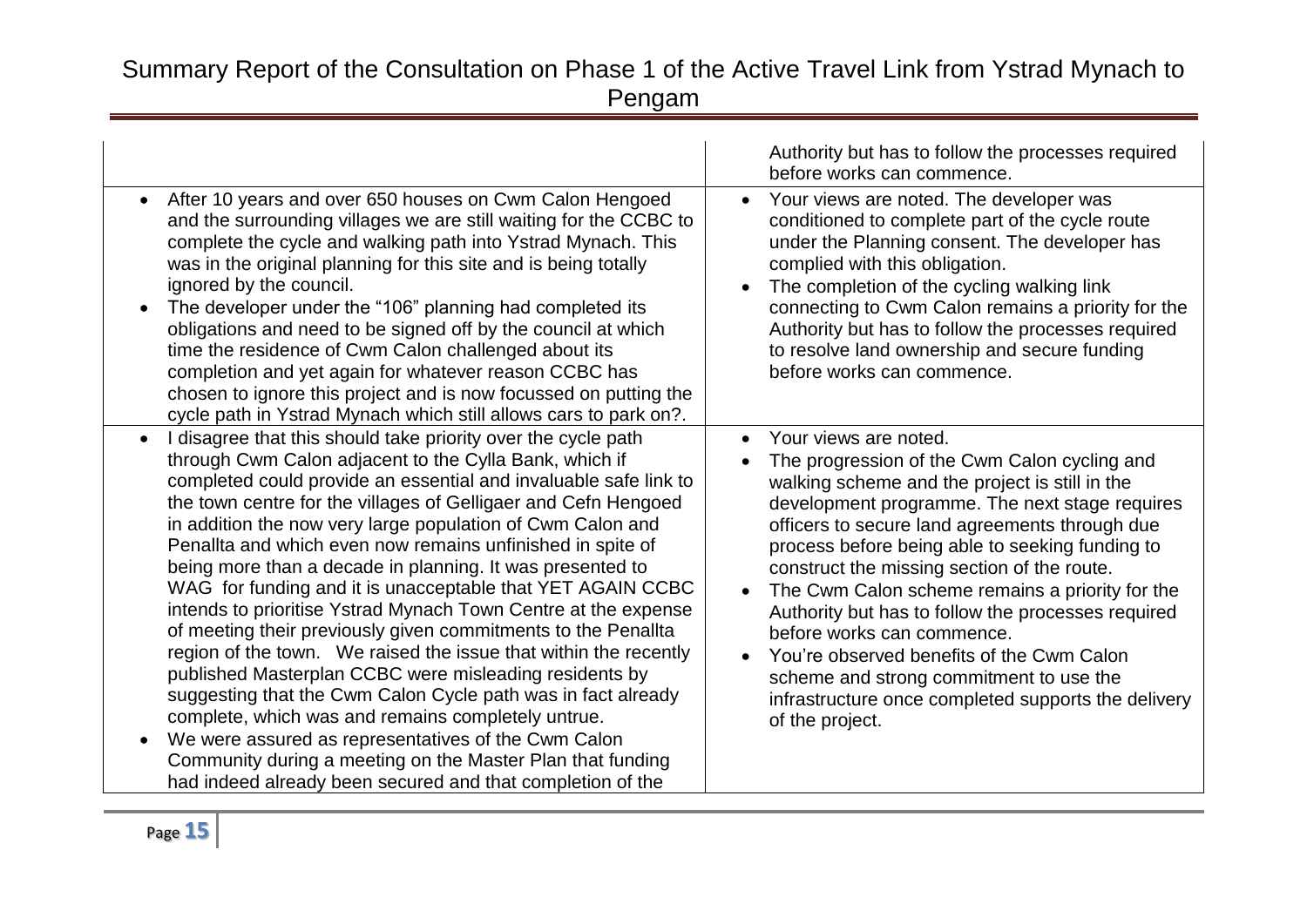| path was imminent. WE ARE STILL WAITING ! CCBC are<br>failing in their responsibility to service the needs of the Penallta<br>population and are putting at serious risk the safety of our<br>residents, in particular our children, by allowing the continuation<br>of the only path through to the town centre for foot and cycle<br>traffic to be via the main Penallta Link Road which is an<br>exceptionally busy / dangerous road.<br>Furthermore the proposal that in Ystrad Mynach town centre<br>$\bullet$<br>the lane should be only "advisory" i.e. Can be used by cars, as<br>parking as well as being used by bicycles is both ridiculous and<br>and completely unsafe, rendering it redundant before its<br>inception and a complete waste of Council funding. PRIORITY<br>SHOULD BE REDIRECTED TOWARDS THE CWM CALON<br>CYCLE PATH AND TO KEEPING COMMITMENTS MADE TO<br>YOUR CONSTITUENTS! COMPLETION OF THE CWM<br>CALON CYCLE PATH WOULD ALLOW PUPILS OF YSGOL<br>PENALLTAU TO CYCLE AND / OR WALK TO SCHOOL<br>WHICH IS CURRENTLY IMPOSSIBLE. As well as the obvious<br>health and environmental benefits, this might also help to<br>reduce the unbearable and unacceptable traffic congestion that<br>prevents residents accessing their homes on the Cwm Calon<br>estate at school start and finish times. |                                                                                                                                                                                                                                                                                                                                                                 |
|----------------------------------------------------------------------------------------------------------------------------------------------------------------------------------------------------------------------------------------------------------------------------------------------------------------------------------------------------------------------------------------------------------------------------------------------------------------------------------------------------------------------------------------------------------------------------------------------------------------------------------------------------------------------------------------------------------------------------------------------------------------------------------------------------------------------------------------------------------------------------------------------------------------------------------------------------------------------------------------------------------------------------------------------------------------------------------------------------------------------------------------------------------------------------------------------------------------------------------------------------------------------------------------------------------------------------------|-----------------------------------------------------------------------------------------------------------------------------------------------------------------------------------------------------------------------------------------------------------------------------------------------------------------------------------------------------------------|
| I believe the funds should have been spent on completing the<br>Cwm Calon cycle path. To get more people cycling you need to<br>complete the cycle routes that they use rather than send people<br>to 'Dead Ends' and incomplete paths that don't link up                                                                                                                                                                                                                                                                                                                                                                                                                                                                                                                                                                                                                                                                                                                                                                                                                                                                                                                                                                                                                                                                        | You views are noted.<br>$\bullet$<br>The Cwm Calon scheme remains a priority for the<br>$\bullet$<br>Authority and is still in a programme of developing<br>schemes.<br>Officers are working to secure land agreements<br>before being able to seeking funding to construct<br>the missing section of the walking and cycling route<br>connecting to Cwm Calon. |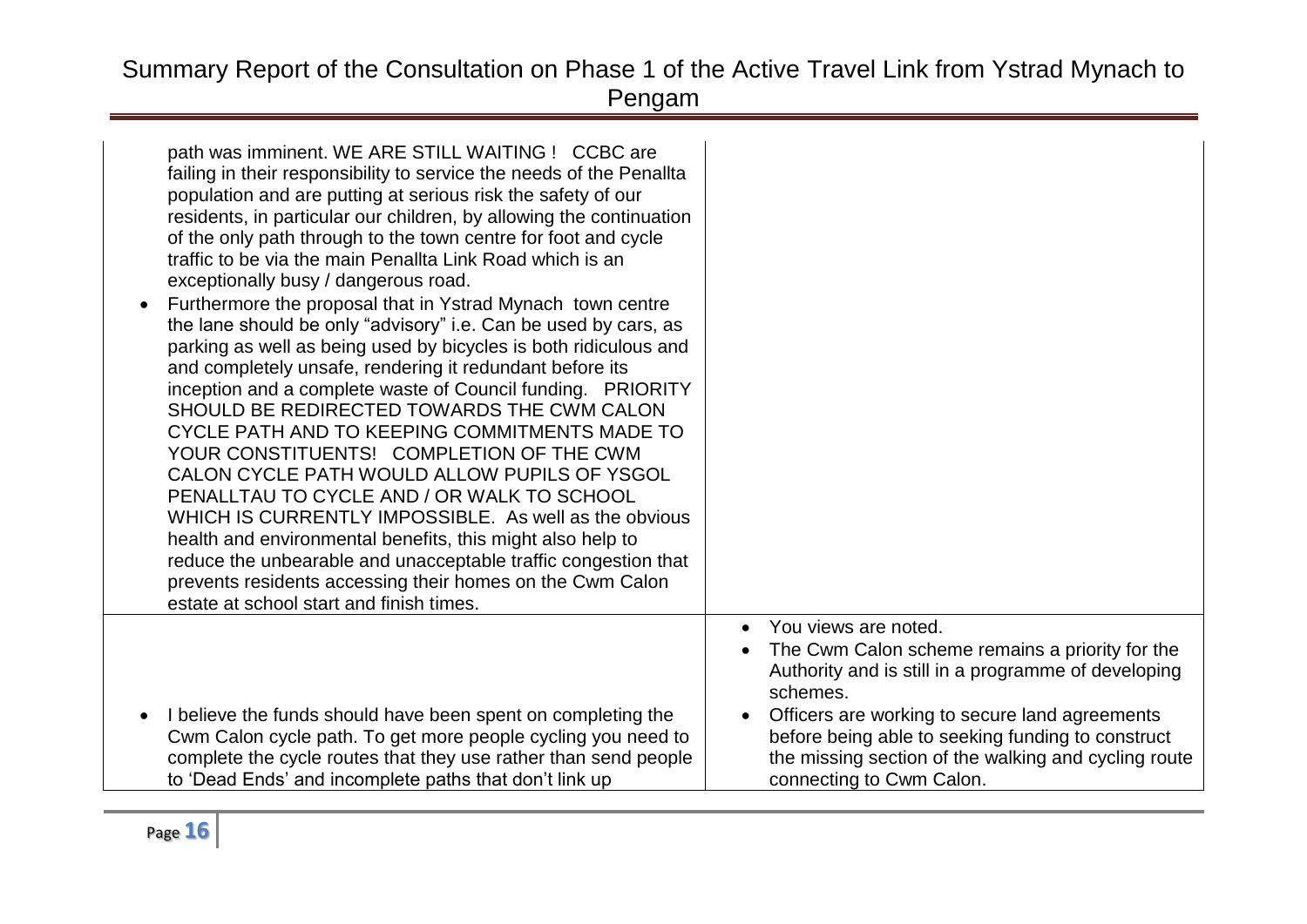| The town centre is not the worst place to cycle around, and<br>dedicated cycle lanes part way up the road will not help, the<br>road is wide enough at this section, then as the lanes end there<br>will be parked cars, pushing cyclists into the middle of the road.<br>A speed limit of 20mph will help, but realistically when are cars<br>travelling more than that around the town?<br>The "cycle" lane leading from Ystrad Mynach into Cwm Calon<br>needs to be addressed. This path just ends when leaving Cwm<br>Calon, it changes from a good quality gravel path, into a<br>disused rail track, overgrown, boggy, and littered with left over<br>rail track connections.<br>The walk from Cwm Calon to Ystrad Mynach is not pleasant,<br>and having this path finished will help Cwm Calon residents and<br>more. The path leads into Penallta Industrial estate, allowing<br>staff to walk safely to the industrial estate, it also gives access<br>to further afield, including Pengam Station. | This consultation is phase 1 of development of an<br>$\bullet$<br>Active Travel Route that when completed will<br>improve walking and cycling opportunities between<br>Ystrad Mynach to Pengam connecting to the busy<br>Town Centre which is a main destination.<br>The 20 mph speed limit enables cyclists to travel in<br>a primary position (centre of the lane on the<br>carriageway) reducing the conflict with parked<br>vehicles at the side of the road if designated cycle<br>lanes are provided.<br>Your views regarding the completion of the Cwm<br>Calon cycling link are noted. The progression of the<br>Cwm Calon cycling and walking scheme and the<br>project is still in the development programme. The<br>next stage requires officers to secure land<br>agreements through due process before being able<br>to seeking funding to construct the missing section<br>of the route. |
|--------------------------------------------------------------------------------------------------------------------------------------------------------------------------------------------------------------------------------------------------------------------------------------------------------------------------------------------------------------------------------------------------------------------------------------------------------------------------------------------------------------------------------------------------------------------------------------------------------------------------------------------------------------------------------------------------------------------------------------------------------------------------------------------------------------------------------------------------------------------------------------------------------------------------------------------------------------------------------------------------------------|--------------------------------------------------------------------------------------------------------------------------------------------------------------------------------------------------------------------------------------------------------------------------------------------------------------------------------------------------------------------------------------------------------------------------------------------------------------------------------------------------------------------------------------------------------------------------------------------------------------------------------------------------------------------------------------------------------------------------------------------------------------------------------------------------------------------------------------------------------------------------------------------------------|
| While I agree with the proposed changes, particularly the<br>introduction of dedicated cycle lanes from Tesco roundabout<br>into Pengam Road which would stop large vehicles parking<br>along the rear if The Avenue, causing traffic to enter the centre<br>of the road to overtake them, I would like the following to be<br>taken into consideration:<br>The 20MPH speed limit to start from Tesco roundabout, with<br>some sort of traffic calming measure along the rear of The<br>Avenue. At the moment, vehicles regularly exceed the current<br>30MPH limit between the Tesco roundabout and the existing<br>bollards in Pengam Road, with many travelling at, what appears<br>to be over 50MPH.                                                                                                                                                                                                                                                                                                     | Your support for the cycle lanes is noted. Be aware<br>the cycle lanes would not prohibit parking however<br>the use of this area of highway will be monitored<br>and parking regulations can be consulted on and<br>implemented as part of phase 2 of the development<br>of the scheme.<br>The extension of the 20mph speed limit to Tesco<br>R/A can be considered as part of phase 2 of the<br>scheme.<br>The junction of Pengam Road and Davies Street<br>manoeuvres will be considered<br>turning<br>and<br>modifications that improve the safety of the junction                                                                                                                                                                                                                                                                                                                                 |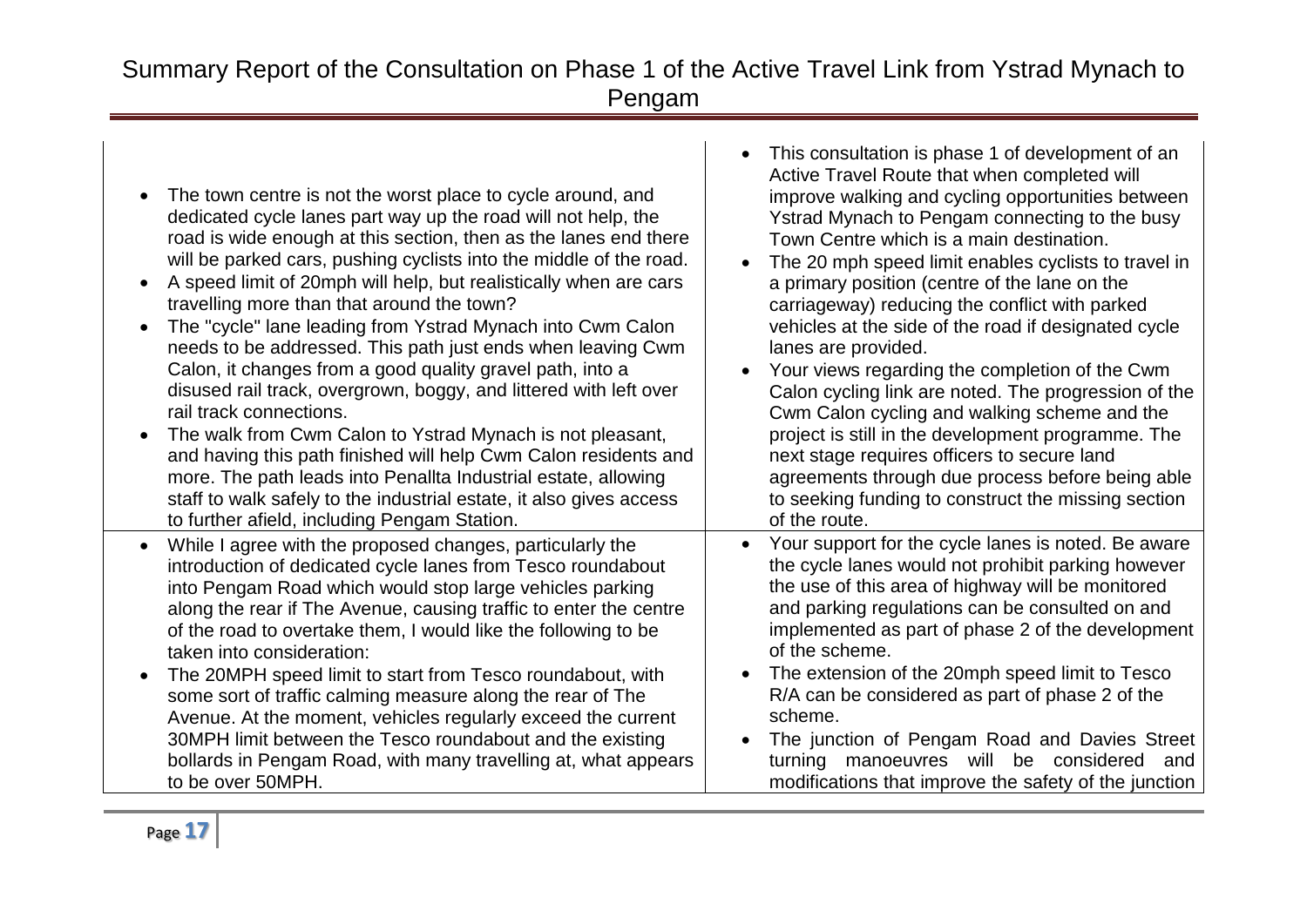| At the moment vehicles regularly park on both sides of Davies<br>Street at the junction with Pengam Road, causing vehicles<br>turning from Pengam into Davies Street to stop suddenly to<br>allow oncoming vehicles coming down Davies Street thus<br>impacting on the flow of traffic in Pengam Road. If parking<br>restrictions were introduced on both sides of Davies Street<br>between the rear entrance to the Avenue and Pengam Road it<br>would stop happening.                                                                                                                                                                                                                                                                                                                                                                                                                                                                                                                                                                | will be carried out if feasible.<br>Parking restrictions across the Authority will be<br>$\bullet$<br>considered and prioritised now that Civil Parking<br>Enforcement has been introduced.                                                                                                                                                                                                                                                                                                                                                                                                                                                                                                                                                                              |
|----------------------------------------------------------------------------------------------------------------------------------------------------------------------------------------------------------------------------------------------------------------------------------------------------------------------------------------------------------------------------------------------------------------------------------------------------------------------------------------------------------------------------------------------------------------------------------------------------------------------------------------------------------------------------------------------------------------------------------------------------------------------------------------------------------------------------------------------------------------------------------------------------------------------------------------------------------------------------------------------------------------------------------------|--------------------------------------------------------------------------------------------------------------------------------------------------------------------------------------------------------------------------------------------------------------------------------------------------------------------------------------------------------------------------------------------------------------------------------------------------------------------------------------------------------------------------------------------------------------------------------------------------------------------------------------------------------------------------------------------------------------------------------------------------------------------------|
| I do agree that some of the outlined changes are needed such<br>as a zebra crossing modification to the build out on Pengam Rd<br>near Davies St junction but most will make it harder to park out<br>cars                                                                                                                                                                                                                                                                                                                                                                                                                                                                                                                                                                                                                                                                                                                                                                                                                             | Your support for the scheme is noted.<br>$\bullet$<br>Many of those attending the exhibition raised<br>issues of on-street parking availability consequently<br>the scheme will be modified to reduce any impact<br>on the availability of parking.                                                                                                                                                                                                                                                                                                                                                                                                                                                                                                                      |
| Extension to 20mph speed limit including traffic calming &<br>$\bullet$<br>improvements to existing 20mph through the Town Centre I<br>made it clear at the meeting that I did not agree with the traffic<br>calming measures but will concede that Local Ward Member<br>has concluded from other residents that this may be the<br>majority requirement.<br>Modifications to the build out on Pengam Road near the Davies<br>St; junction; how dangerous the existing build out is because to<br>negotiate this junction from Davies St in a car, you have to be<br>on the other side of the road where there are usually parked<br>cars which sends you directly into the path of oncoming traffic.<br>Enhancement of road marking and signage to introduce<br>advisory cycle lane: Although the map on display still shows the<br>cycle path along the length of Pengam Road, I was assured at<br>the meeting that this will not now be the case and that the cycle<br>path will now start on the far end of the Pengam road beyond | The 20mph speed limit can only be extended if<br>$\bullet$<br>supported by effective traffic calming that will<br>reduce the speed of vehicles to an appropriate<br>level.<br>Modifications to the junction buildout at Davies<br>Street junction will be considered and implemented<br>providing the changes are feasible.<br>The parking bay markings will be removed from the<br>$\bullet$<br>scheme. The advisory cycle lanes commences<br>from the start of the 20mph Speed limit (near<br>Davies Street junction) leading to the Tesco Mini<br>roundabout ending near to The Avenue junction on<br>Pengam Road.<br>The flat top humps that are proposed in the<br>scheme if traversed at an appropriate speed will<br>not cause damage to a vehicle. The humps are |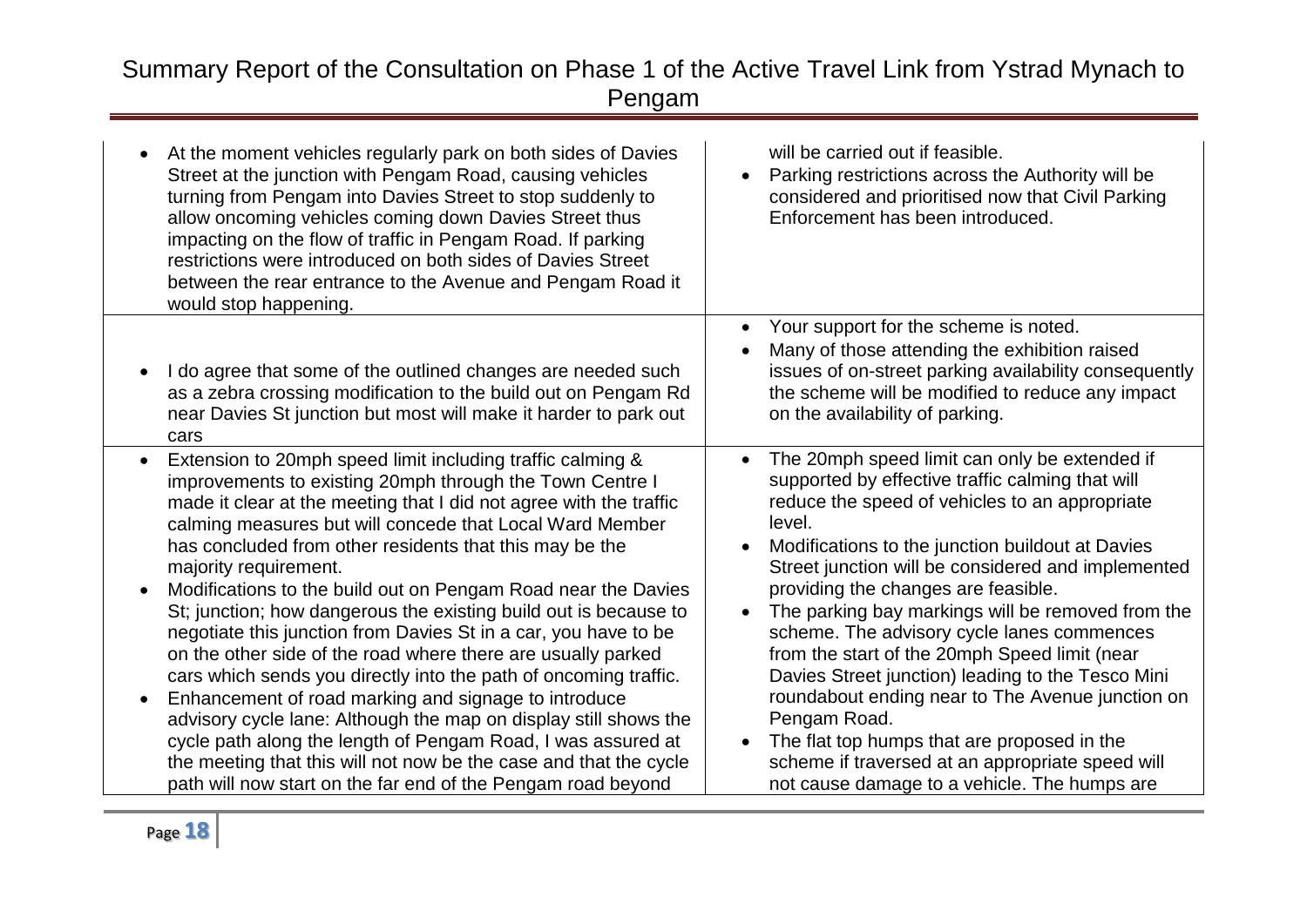the Davies St. junction.

- Construction of 3 new flat top humps which will incorporate a zebra crossing: I disagree along with most other residents with regards to the flat top humps I am totally opposed for the following reasons: - Whatever speed you approach these humps-you hit them resulting in damage to motor vehicles with broken suspension springs on successive cars I have had to replace six suspension coil springs and one brand new Tyre which was impaled by a broken spring. The very big delivery lorries to Lidl's & the bus transport to the girl's school will get shaken to hell and drivers & school girls will not be too happy.
- Creation of new bus stop etc. in the vicinity of 43/45 Pengam road: The existing bus stop is well used, but I have to say that I would not want to have a bus stop outside my house and personally I would be happy to walk into the village bus station to catch a bus and always have I acknowledge that there are many who could find this a long way to walk.
- Further suggestion are as follows:- Installation of speed camera which would make traffic calming and speed humps unnecessary: I was informed that this could not happen on the basis that it would not comply with law requirements .i.e. at least two accidents, fatal or otherwise before the installation of speed cameras will be considered: how stupid!
- Make the entry into the girl's school/Lidl/pay & display intersection with Pengam Road into a roundabout.
- Close off flow of output traffic from Lewis St to the A472 and make flow input only; this will prevent and reduce the volume of traffic through Pengam Road from the Tesco roundabout. (Short cut used when the Ystrad Mynach by pass and Ystrad bridge traffic is built up at peak times).

often used in town centre as they better accommodate the longer wheel based vehicles such as Lorries, buses and emergency vehicles which access Town Centres on a regular basis.

- The use of permanent Speed Cameras are determined by the Go-safe partnership and will only be implemented if strict criteria are met.
- The bus stop will be considered further and the stop (boarder) will be revised to reduce the size and impact on the availability of parking spaces.
- Your suggestions of speed cameras is noted in preference to traffic calming however we do not control the installation of cameras consequently this is not an option for the design.
- Your suggestion to create a roundabout at the entrance to Lidl would further reduce the availability of parking something that residents have indicated would not be supported.
- Your suggestion of a one way system is noted. The introduction of a one way system requires careful consideration and a study to evaluate the impact on the highway network. The recent consultation on the Ystrad Mynach Master Plan received a number of similar Traffic Management suggestions that will be considered.
- Residents parking applications are made to Traffic Management and require an assessment of the application to be implemented.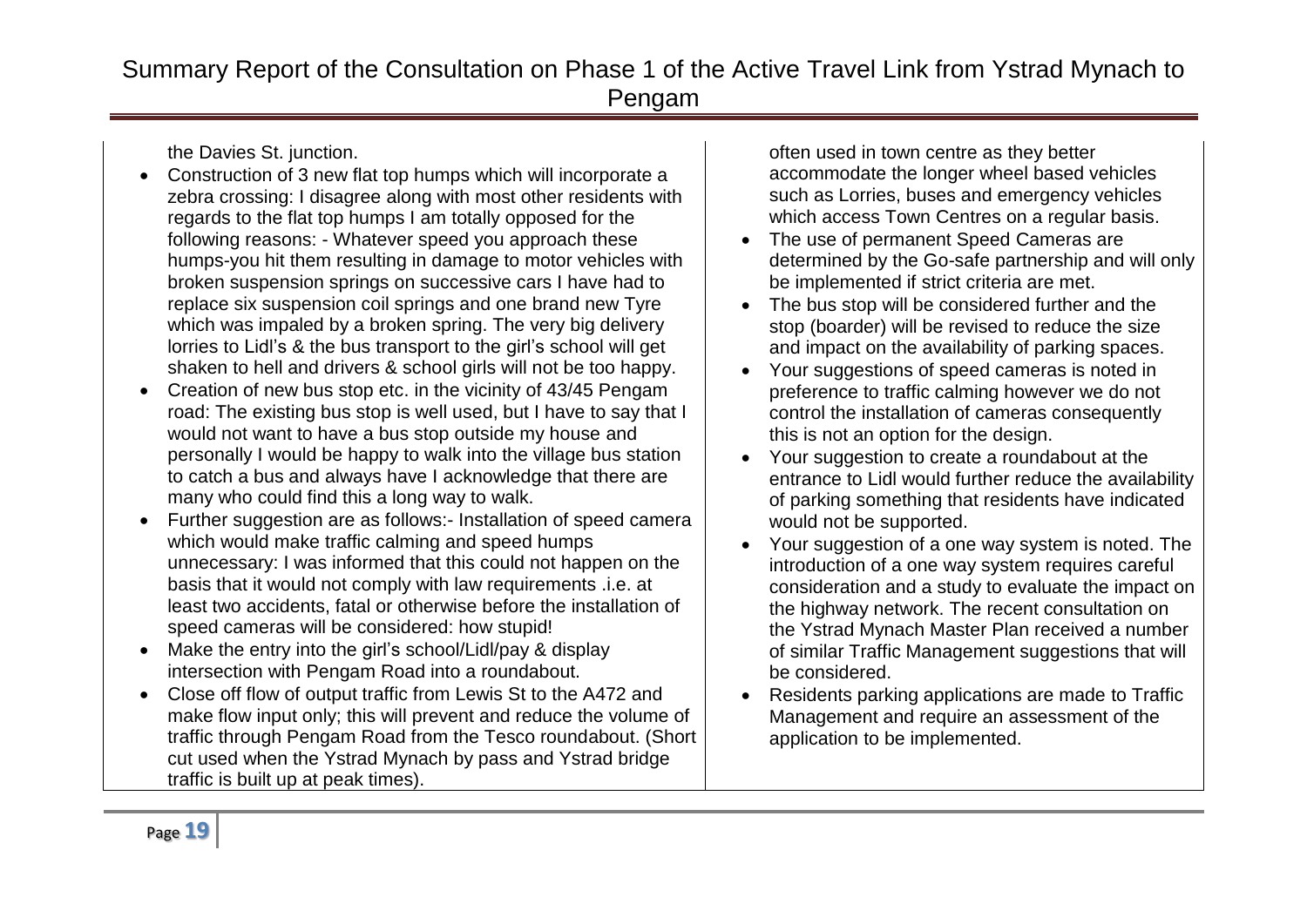| The main problem for residents in Pengam Road in recent times<br>is car parking. In 2002 resident were given the opportunity to<br>have residents only parking scheme, but at the time the traffic<br>conditions were not so bad, now I am sure most residents<br>would be more than happy to have it, if it was now possible to<br>have.                                                                                                                                                                                                                                                                                                                                                                                                                                                                                                                                                                                                                                                                                                                                                                                                                                                                                                                                                                                                                                                                                                                                                                                                 |                                                                                                                                                                                                                                                                                                                                                                                                                                                                                                                                                                                                                                                                                                                                                                                                                                                                                                                                                                          |
|-------------------------------------------------------------------------------------------------------------------------------------------------------------------------------------------------------------------------------------------------------------------------------------------------------------------------------------------------------------------------------------------------------------------------------------------------------------------------------------------------------------------------------------------------------------------------------------------------------------------------------------------------------------------------------------------------------------------------------------------------------------------------------------------------------------------------------------------------------------------------------------------------------------------------------------------------------------------------------------------------------------------------------------------------------------------------------------------------------------------------------------------------------------------------------------------------------------------------------------------------------------------------------------------------------------------------------------------------------------------------------------------------------------------------------------------------------------------------------------------------------------------------------------------|--------------------------------------------------------------------------------------------------------------------------------------------------------------------------------------------------------------------------------------------------------------------------------------------------------------------------------------------------------------------------------------------------------------------------------------------------------------------------------------------------------------------------------------------------------------------------------------------------------------------------------------------------------------------------------------------------------------------------------------------------------------------------------------------------------------------------------------------------------------------------------------------------------------------------------------------------------------------------|
| Measures to reduce the speed of traffic in and around Ystrad<br>Mynach have become essential. At present with the speed limit<br>set at 30MPH, a considerable number of cars reach speeds of<br>approx. 60MPH between Tesco roundabout and the brow of<br>Pengam Road going in to Ystrad Mynach. A second 75mm<br>raised area as you come into Pengam Road from Tesco<br>Roundabout (in the vicinity of the echelon hatched area) would<br>prevent traffic from being able to accelerate very quickly as they<br>do at present. This is particularly so on the weekend. It would<br>be helpful if the 20MPH speed limit was extended towards<br>Tesco roundabout to the hatched area.<br>Dedicated cycle lanes are a good idea on both sides of the<br>carriageway. Prominent signage would be necessary to ensure<br>that vehicles particularly articulated lorries and buses do not<br>infringe on the cycle lanes for periods of time. (photographs<br>enclosed indicate the size of vehicles that park on Pengam<br>Road between Tesco roundabout and the brow of the hill on<br>regular basis. some for periods of up to 1-2 hours or more, Most<br>of the photographs are very recent)<br>The zebra crossing adjacent to the bottom of Davies Street is a<br>good idea. Crossing there, particularly if a bus is in the current<br>bus stop, can be a lottery with the speed of a considerable<br>percentage of the current traffic. We are assuming that no cars<br>will be allowed to park on Davies Street close to the junction | Your observations are noted.<br>The extension of the 20mph speed limit can be<br>considered in the second phase of the scheme<br>after the impact of phase 1 has been evaluated.<br>The cycle lanes can be combined with a prohibition<br>of waiting order to ensure that vehicles do not park<br>in the vicinity of the lanes. The impact of the<br>scheme will be evaluated and the prohibition of<br>waiting order can be considered as part of phase 2<br>of the scheme. This measure is the only way that<br>parking can be regulated.<br>The bus stop will be relocated away from the<br>Davies Street/Pengam Road junction and the<br>number of cars parked in this vicinity will reduce as<br>the zebra crossing zigzag lines will prohibit parking<br>and extend across the mouth of the junction. Your<br>observations regarding the turning manoeuvre in<br>the junction of Pengam Road and Davies Street will<br>be considered in the context of the design. |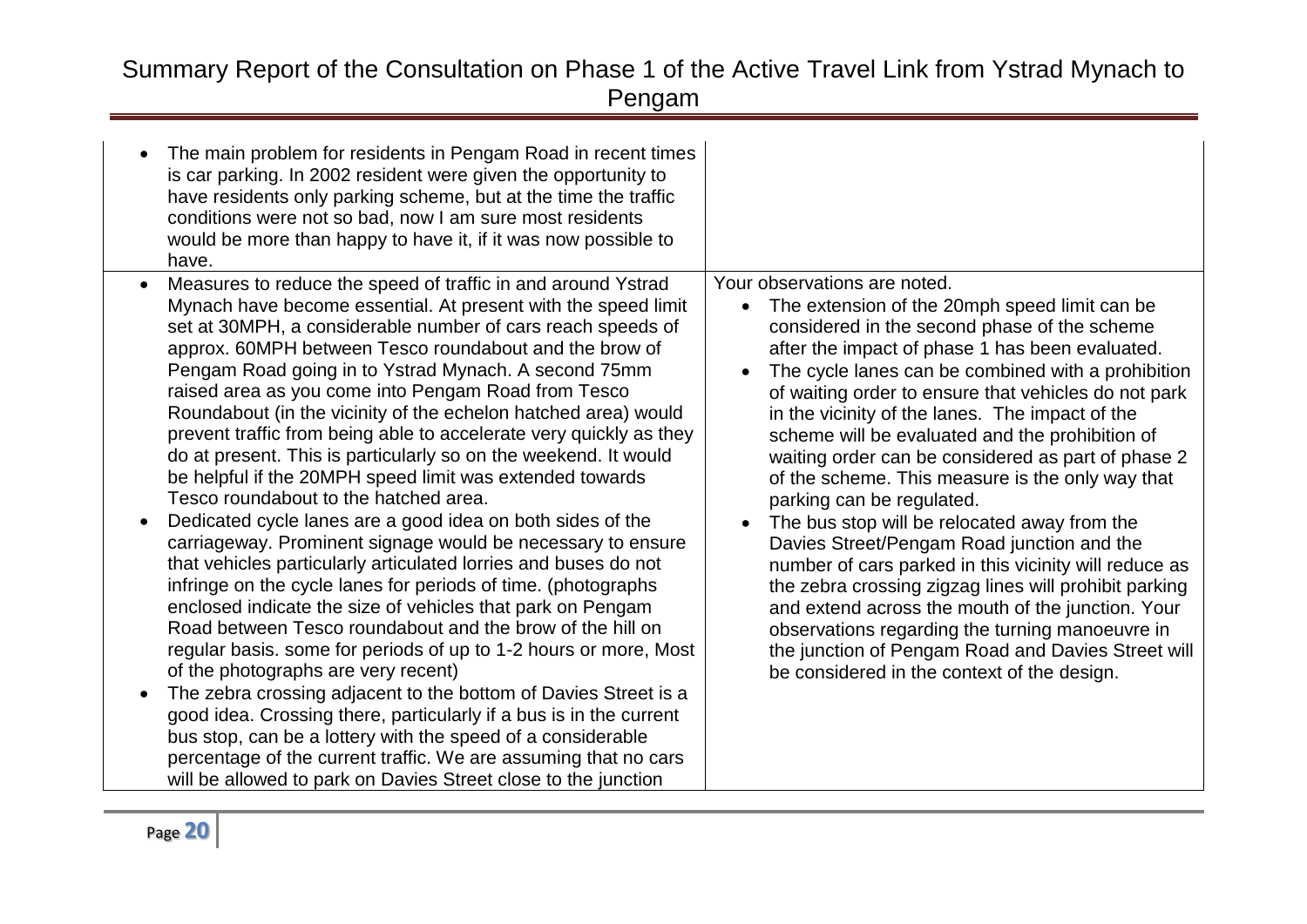| with Pengam Road. This can be difficult at present when turning<br>into Davies Street particularly if traffic comes out of the lane<br>access to the Avenue. Hopefully? The 20MPH will help with the<br>traffic going around the sharp bend from Pengam Road into the<br>town centre. Existing traffic frequently goes around that bend<br>well over the central broken road line.                                                                                                                                                                                                                                                                                                                                                                                                           |                                                                                                                                                                                                                                                                                                                                                                                                        |
|----------------------------------------------------------------------------------------------------------------------------------------------------------------------------------------------------------------------------------------------------------------------------------------------------------------------------------------------------------------------------------------------------------------------------------------------------------------------------------------------------------------------------------------------------------------------------------------------------------------------------------------------------------------------------------------------------------------------------------------------------------------------------------------------|--------------------------------------------------------------------------------------------------------------------------------------------------------------------------------------------------------------------------------------------------------------------------------------------------------------------------------------------------------------------------------------------------------|
| This proposed scheme does nothing to really help either cycling<br>or walking other than siting a much needed crossing on a busy<br>road. Advisory cycle lanes for a short length of road will not<br>support either of the two objectives of active travel Walking and<br>Cycling routes! Whilst any traffic calming and speed reduction<br>activities are too be commended, they should not be hidden<br>under the guise of improving walking and cycling routes.<br>There are better opportunities to meet the goals of active travel<br>namely completion of the route from Cwm Calon to Ystrad<br>Mynach along the bank of the Cylla where only 300 metres or<br>so of traffic is needed and would open up a route from Ystrad<br>through to Gelligaer, Penpedairheol and Cefn Hengoed. | Your views on the proposal are noted.<br>$\bullet$<br>Your observations regarding the provision of the<br>Cycling link connecting Cwm Calon to Ystrad<br>Mynach are noted. Cwm Calon cycling link remains<br>a priority for the Authority and we are working to<br>resolve land matters to enable the project to be<br>developed to a stage to permit us to seek funding<br>for construction.          |
| It is not best placed to be of benefit.<br>$\bullet$<br>Why on earth isn't the cycle path that runs along Cwm Calon<br>and leads to Cefn Hengoed, Glyngaer and Gelligaer but stops<br>short just a couple of hundred metres to joining up with the main<br>cycle path that links to Hengoed and then on to Newport in one<br>direction and then onto Parc Penallta and West Wales being<br>completed first. It would provide safe links for walkers and<br>cyclists to get from Cefn Hengoed and Cwm Calon to both<br>Ystrad Mynach and Hengoed Stations. The completion of that<br>cycle path would benefit children greatly. Currently children<br>have to use the main road to link to the main cycle path/stations<br>because the couple of hundred metres under the bridge are not      | Your observations regarding the scheme proposal<br>are noted.<br>Your observations regarding the provision of the<br>Cycling link connecting Cwm Calon to Ystrad<br>Mynach are noted.<br>Cwm Calon cycling link remains a priority for the<br>Authority and we are working to resolve land<br>matters to enable the project to be developed to a<br>stage to permit us to seek funds for construction. |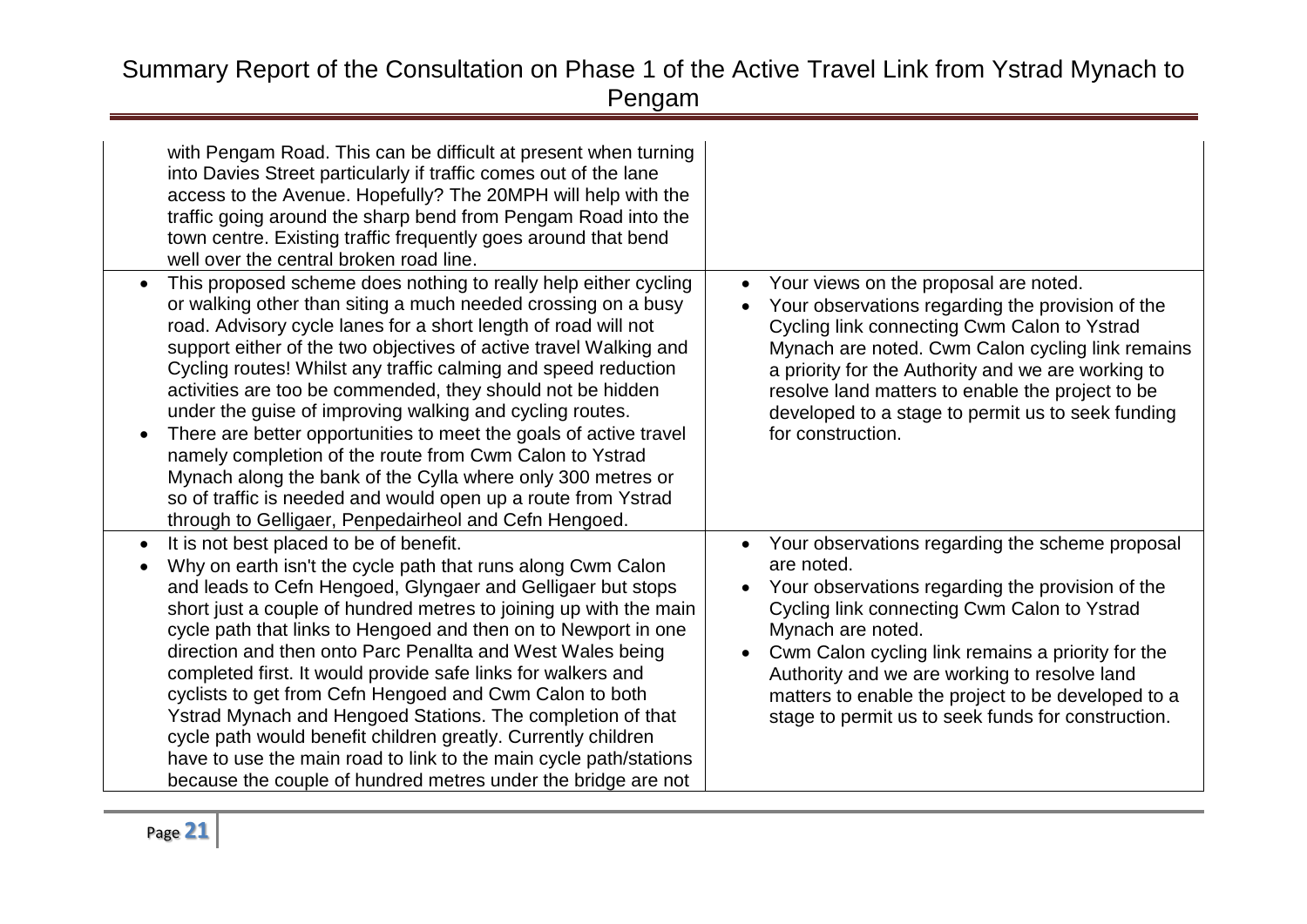| safe to walk to cycle through. Cwm Calon has NO facilities and<br>rubbish public transport. Complete the cycle path there instead.<br>I wish to confirm that I wholeheartedly support the comments<br>$\bullet$<br>already provided by the Cwm Calon Community Association. I<br>see little point in repeating the points raised but would wish to<br>add the following observations in response to a previous<br>consultation on the Active Travel Plan I thought the Council<br>received a considerable number of representations supporting<br>the completion of the Cwm Calon Cycle/Pedestrian path but this<br>has been overlooked once again. I feel Residents have<br>received a number of conflicting responses from the Council in<br>relation to the Cwm Calon path and think that perhaps the<br>Councils Scrutiny process needs to examine the failure of the<br>Authority over the last decade or so to resolve this matter.<br>I do not feel the paths completion should be dependent on<br>financial support from the ATP as this issue existed some time<br>before this funding became available. I believe the Councils<br>forward planning programme is badly flawed at best. This | Points raised are noted. Cwm Calon Community<br>$\bullet$<br>Council have received a response to the matters<br>raised. I confirm that the Cwm Calon scheme is still<br>being progressed but has been delayed due to the<br>need to resolve land matters.<br>Cwm Calon cycling link remains a priority for the<br>Authority and we are working to resolve land<br>matters to enable the project to be developed to a<br>stage to permit us to seek funds for construction. |
|------------------------------------------------------------------------------------------------------------------------------------------------------------------------------------------------------------------------------------------------------------------------------------------------------------------------------------------------------------------------------------------------------------------------------------------------------------------------------------------------------------------------------------------------------------------------------------------------------------------------------------------------------------------------------------------------------------------------------------------------------------------------------------------------------------------------------------------------------------------------------------------------------------------------------------------------------------------------------------------------------------------------------------------------------------------------------------------------------------------------------------------------------------------------------------------------------|----------------------------------------------------------------------------------------------------------------------------------------------------------------------------------------------------------------------------------------------------------------------------------------------------------------------------------------------------------------------------------------------------------------------------------------------------------------------------|
| requires investigation.<br>I do not understand the overall benefit of the proposal and how<br>$\bullet$                                                                                                                                                                                                                                                                                                                                                                                                                                                                                                                                                                                                                                                                                                                                                                                                                                                                                                                                                                                                                                                                                              | This is phase 1 of development of an Active Travel                                                                                                                                                                                                                                                                                                                                                                                                                         |
| it will encourage people to cycle. It does not lead to any<br>particular place; just a piece of road with new markings isn't<br>going to add much.<br>There are existing cycle paths in the area that require<br>completion, such as the cycle path from Cwm Calon. If the                                                                                                                                                                                                                                                                                                                                                                                                                                                                                                                                                                                                                                                                                                                                                                                                                                                                                                                           | Route; the complete route will connect Ystrad<br>Mynach to Pengam. The 20 mph speed limit<br>enables cyclists to travel in a primary position<br>(centre of the lane on the carriageway) reducing<br>the conflict with parked vehicles at the side that                                                                                                                                                                                                                    |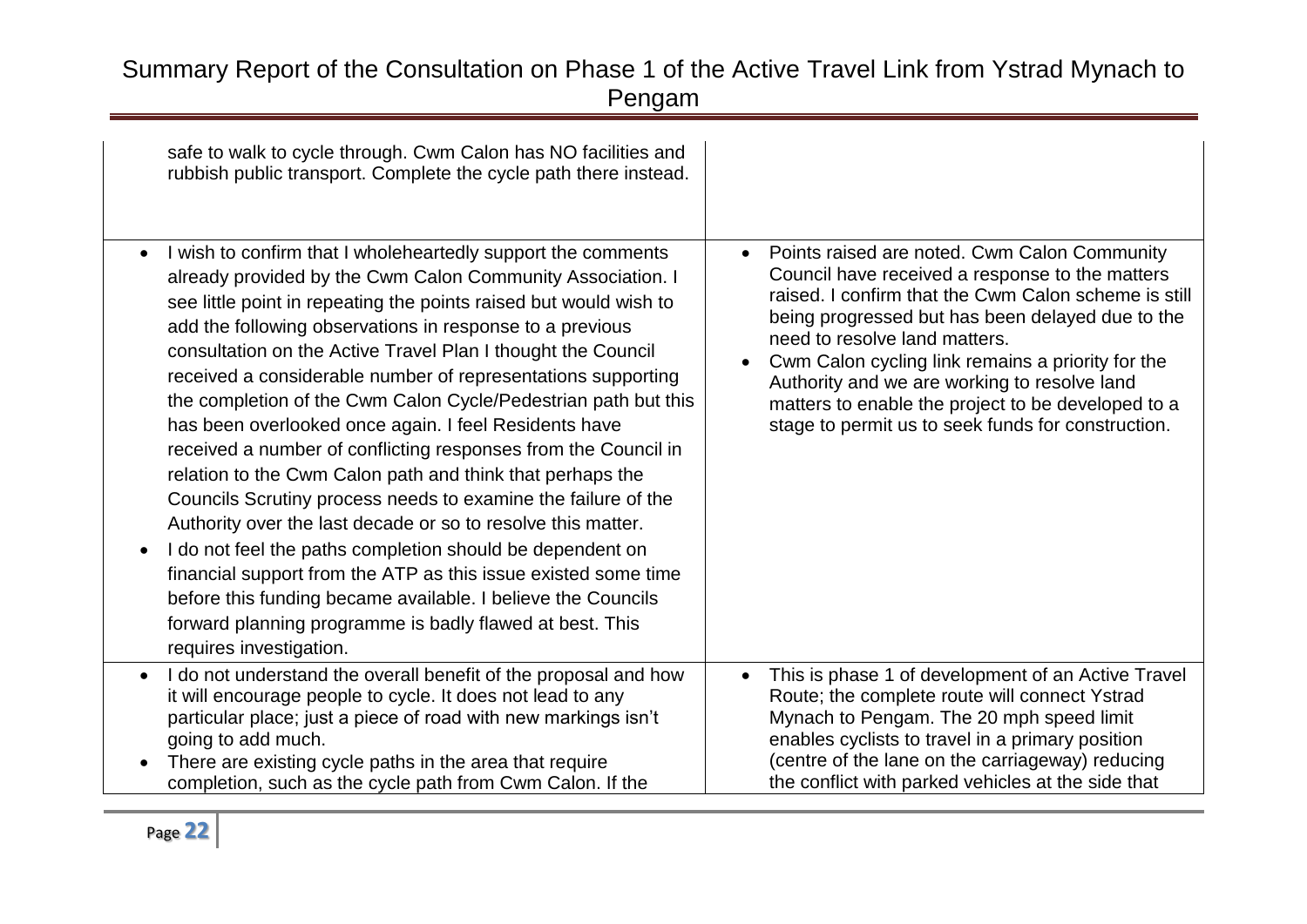| council would invest to complete this path, it only needs<br>approximately 300 metres to complete it really would benefit<br>many more residents and hopefully provide a safer track for<br>cyclists rather than using main roads.                                                                                                                                                                                                                                                                                                                                                                                                                                                                                                                                                                                                                                                                                                                                                                                                                                                                     | occurs if designated cycle lanes are installed. This<br>route when complete will improve infrastructure<br>providing enhanced opportunities to walking and<br>cycling to the goods services and facilities available<br>in Ystrad Mynach Town centre.<br>Your observations regarding the provision of the<br>final cycling link connecting Cwm Calon to NCN47/<br>Ystrad Mynach are noted. Cwm Calon cycling link<br>remains a priority for the Authority and we are<br>working to resolve land matters to enable the<br>project to be developed to a stage to permit us to<br>seek funds for construction.                     |
|--------------------------------------------------------------------------------------------------------------------------------------------------------------------------------------------------------------------------------------------------------------------------------------------------------------------------------------------------------------------------------------------------------------------------------------------------------------------------------------------------------------------------------------------------------------------------------------------------------------------------------------------------------------------------------------------------------------------------------------------------------------------------------------------------------------------------------------------------------------------------------------------------------------------------------------------------------------------------------------------------------------------------------------------------------------------------------------------------------|---------------------------------------------------------------------------------------------------------------------------------------------------------------------------------------------------------------------------------------------------------------------------------------------------------------------------------------------------------------------------------------------------------------------------------------------------------------------------------------------------------------------------------------------------------------------------------------------------------------------------------|
| I wish to confirm that I wholeheartedly support the comments<br>$\bullet$<br>already provided on behalf of the Cwm Calon Community<br>Association. I see little point in repeating the points raised but<br>would wish to add the following observations: - in response to a<br>previous consultation on the Active Travel Plan I thought the<br>Council received a considerable number of representations<br>supporting the completion of the Cwm Calon Cycle/Pedestrian<br>path but this has been overlooked once again. I feel Residents<br>have received a number of conflicting responses from the<br>Council in relation to the Cwm Calon path and think that<br>perhaps the Councils Scrutiny process needs to examine the<br>failure of the Authority over the last decade or so to resolve this<br>matter. I do not feel the paths completion should be dependent<br>on financial support from the ATP as this issue existed some<br>time before this funding became available.<br>I believe the Councils forward planning programme is badly<br>flawed at best. This requires investigation. | Your support for the comments raised by the Cwm<br>$\bullet$<br>Calon Community Association is noted.<br>I agree that the support for the provision of a<br>connecting link to the Cwm Calon cycle route was<br>significant during the development of the Integrated<br>Network Map. The matter has not been overlooked<br>but requires officers to secure land agreements<br>before being able to seeking funding to construct<br>the missing section of the route.<br>The scheme remains a priority for the Authority but<br>$\bullet$<br>has to resolve land matter and the required<br>processes before works can commence. |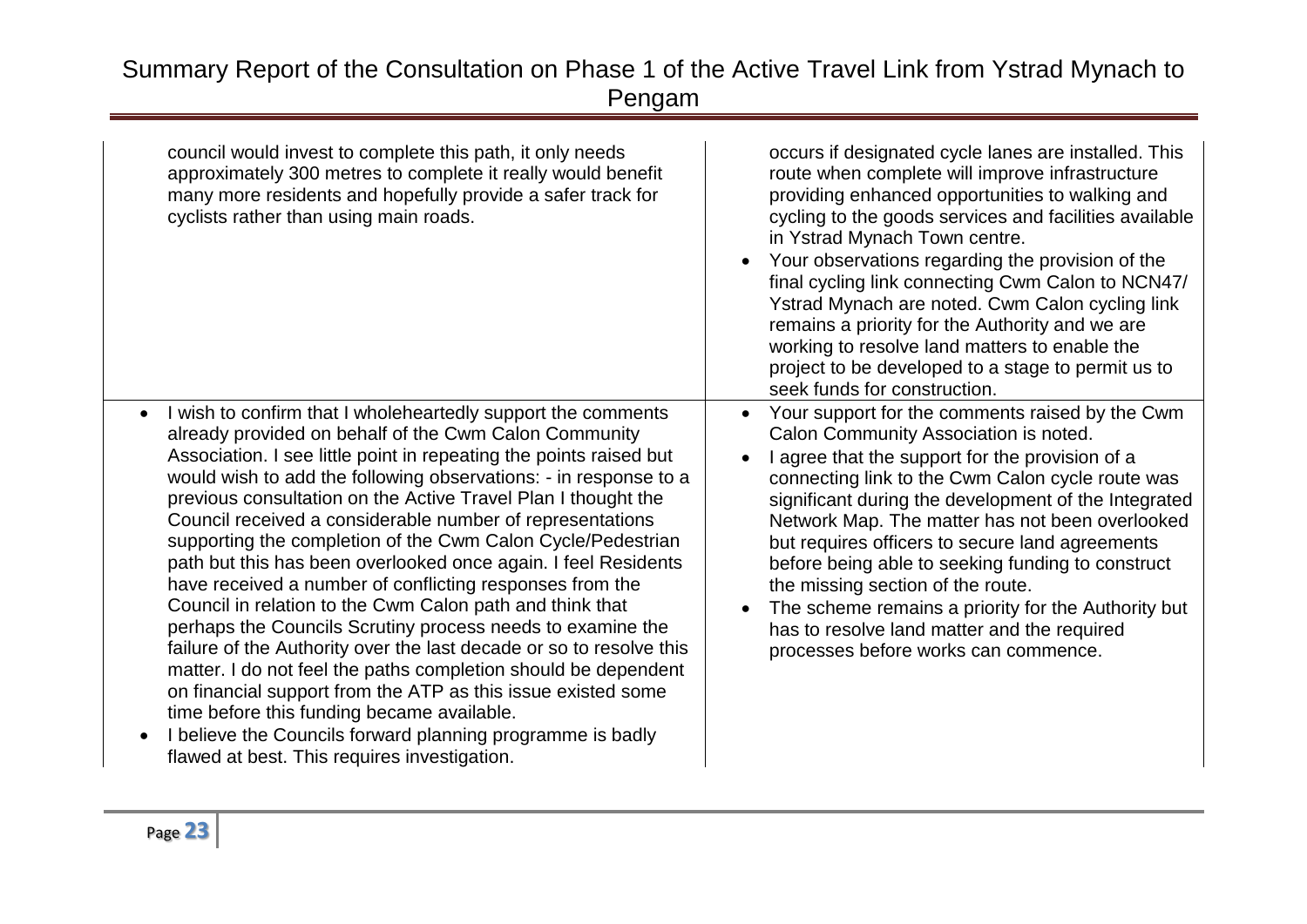- Most importantly the 20/30 mph transition at the northern end of Pengam Road should not be in its proposed position. Rather, it should be at the bottom of the slope, just before the Tesco roundabout as shown on map (received).
- Great idea to put a long overdue crossing outside number 69 Pengam Road. However, it might be better to create this as a light controlled pelican crossing.
- Drivers, especially at night, ignore the speed limits so a speed camera should also be incorporated in these proposals.
- Flat-topped humps are better, with adequate road markings. However, there should be an additional flat-topped hump on the road outside 4/5/6 The Avenue - this would support the idea of a 20mph zone, starting at Point B on my map (received) and reduce the speed of traffic on that downhill section.
- Former CCBC footpath between 91 Pengam Road and the Avenue is now fully overgrown. It belongs to CCBC but has been allowed to become overgrown. It should be reopened as part of this scheme.

I do agree with your proposals however I do think there should be a facility "crossing "on the road near to the junction turning into Lidl, County school etc.

- The extension of the 20mph speed limit can be considered as part of phase 2 of the scheme.
- Your preference for a light controlled crossing is noted. However considering the volume and flow of the traffic it is considered that a zebra facility will give the necessary amenity and pedestrian priority.
- The use of permanent Speed Cameras are determined by the Go-safe partnership and will only be implemented if strict criteria are met.
- The extension of the speed limit can be considered as part of phase 2 of the scheme when the impact of the changes has been evaluated.
- The footpath that you have identified has been considered and is not part of the Authorities highway assets. This matter is better considered as part of the Ystrad Mynach Master Plan.

• The provision of a second crossing facility would be difficult to implement given visibility and site constraints. The facility would also require a significant reduction in the available on-street parking something that the residents have indicated they would not support. The extension of the 20mph and the traffic calming to reduce the speed of vehicles should improve the amenity and safety